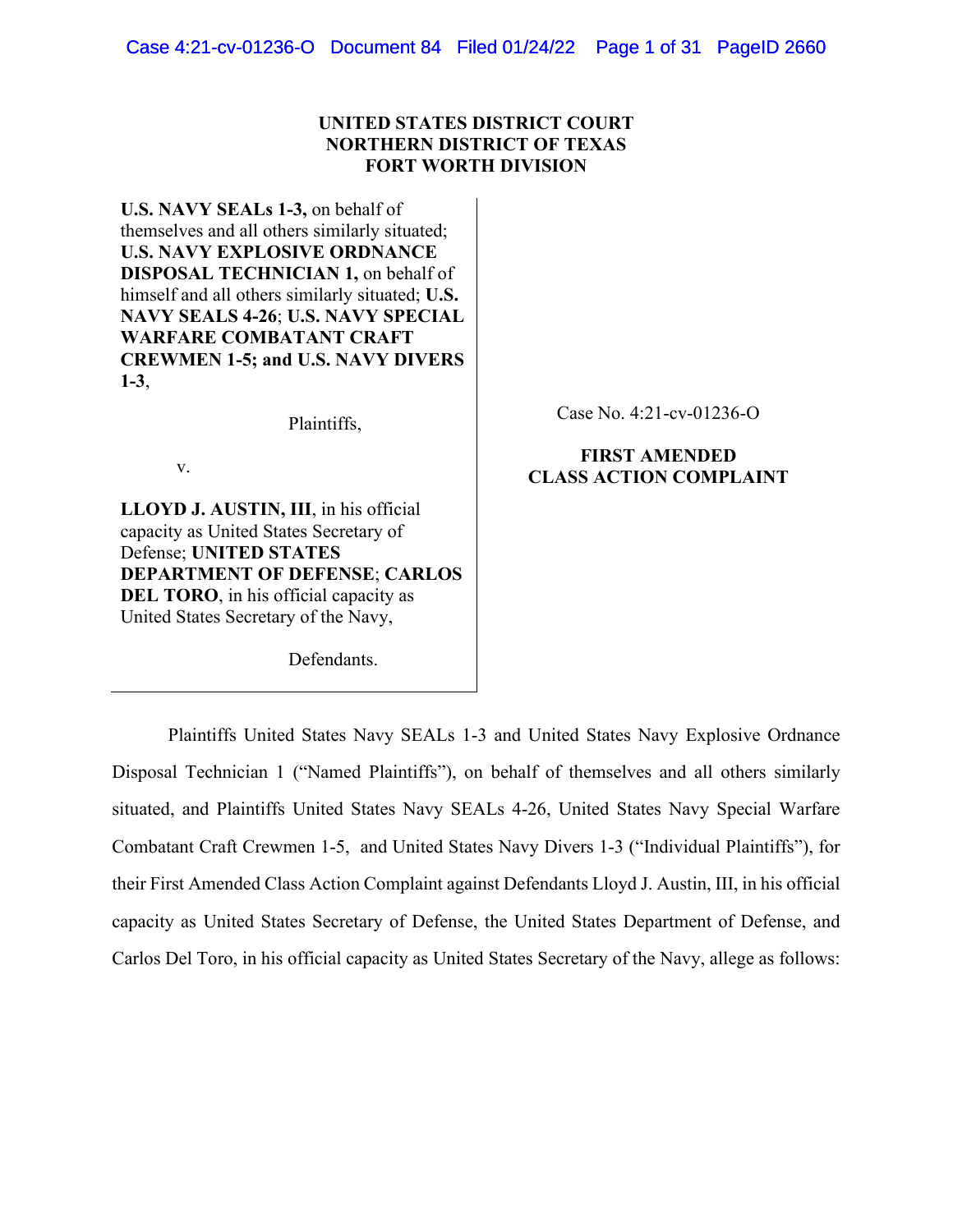#### **INTRODUCTION**

1. Plaintiffs are members of the United States Navy assigned to Naval Special Warfare and Naval Special Operations units who each object to receiving a COVID-19 vaccination based on their sincerely held religious beliefs.

2. This action is based upon the United States Constitution, the Religious Freedom Restoration Act, Department of Defense regulations, and Department of the Navy regulations, concerning the denial of Plaintiffs' fundamental right to the free exercise of religion.

3. Defendants' policies and practices have deprived and will continue to deprive Plaintiffs of their paramount rights and guarantees under the United States Constitution and federal law. Defendants committed each and every act alleged herein under the color of law and authority.

4. This lawsuit is brought as a class action to redress Defendants' violations of the United States Constitution and the Religious Freedom Restoration Act on behalf of the Named Plaintiffs and all other similarly situated members of the United States Navy.

### **JURISDICTION AND VENUE**

5. The Court has subject matter jurisdiction pursuant to 28 U.S.C. § 1331 because this action arises under the United States Constitution and federal law, 28 U.S.C. § 1346 because this is a civil action against the United States, 28 U.S.C. § 1361 to compel an officer or employee of the United States or any agency thereof to perform a duty owed to the plaintiff, and 42 U.S.C. § 2000bb-1(c) because Plaintiffs' religious exercise has been burdened by Defendants.

6. This Court has authority to award the requested declaratory relief pursuant to 28 U.S.C. §§ 2201–02; the requested injunctive relief pursuant to 28 U.S.C. § 2202; and costs and attorneys' fees pursuant to 28 U.S.C. § 2412 and 42 U.S.C. § 1988(b).

7. Venue is proper in this district pursuant to 28 U.S.C. § 1391(e) because Defendants are officers and employees of the United States and agencies of the United States, the military workplace and the location in which a substantial part of the events or omissions giving rise to the claims of at least one Named Plaintiff is in Fort Worth, Texas, in this Court's District and Division. Specifically, the Defendants' COVID-19 Vaccine Mandate and following policies that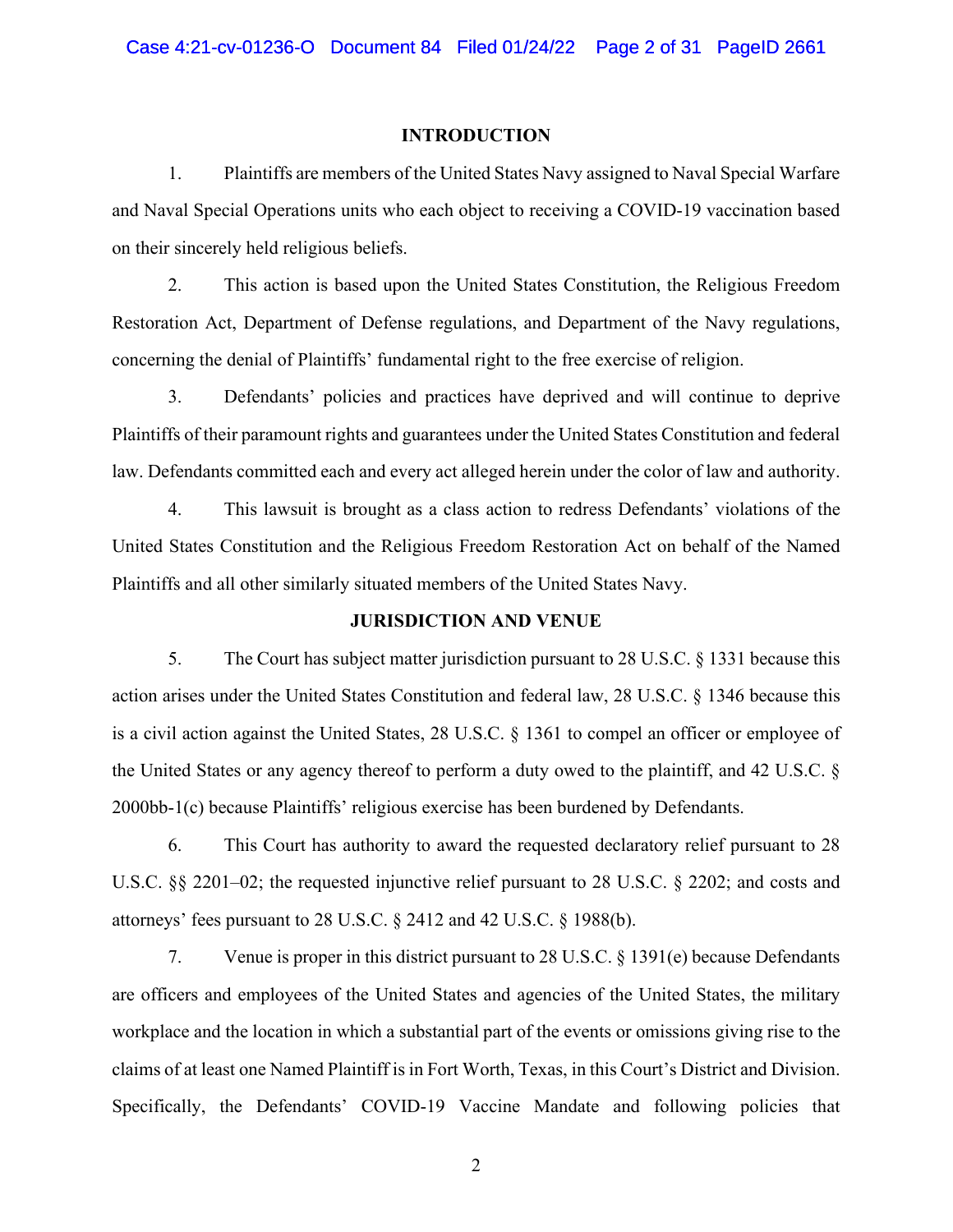discriminate against Plaintiffs' sincerely held religious beliefs were implemented against and caused injury to as least one Named Plaintiff in this District and Division by Department of Defense officials in this District and Division, and as well as against members of the class residing or working in this District. Due to national security and personal security interests, Plaintiffs cannot publicly reveal their exact locations.

#### **PARTIES**

### **A. Named Plaintiffs**

8. Named Plaintiffs are three United States Navy SEALs (SEALs 1–3) and a United States Navy Explosive Ordnance Disposal Technician (EOD 1).

9. Named Plaintiff SEAL 1 is an enlisted service member of the United States Navy assigned to the Naval Special Warfare Command.

10. Named Plaintiff SEAL 2 is an enlisted service member of the United States Navy assigned to the Naval Special Warfare Command.

11. Named Plaintiff SEAL 3 is an enlisted service member of the United States Navy assigned to the Naval Special Warfare Command.

12. Named Plaintiff EOD 1 is an enlisted service member of the United States Navy assigned to the Naval Education and Training Command.

13. Named Plaintiffs presently serve at various classified and confidential locations, domestic and abroad, that they cannot disclose in a public proceeding without violating their oaths, Navy regulations, and the interests of operational security and personal safety.

14. Named Plaintiffs cannot disclose their names in a public proceeding without creating a significant risk of compromising their missions, operational security, and personal safety. Plaintiffs' counsel has filed a motion for protective order to permit Named Plaintiffs to proceed in this case under pseudonym and has disclosed Named Plaintiffs' names to Defendants' counsel pursuant to the terms of an agreed protective order.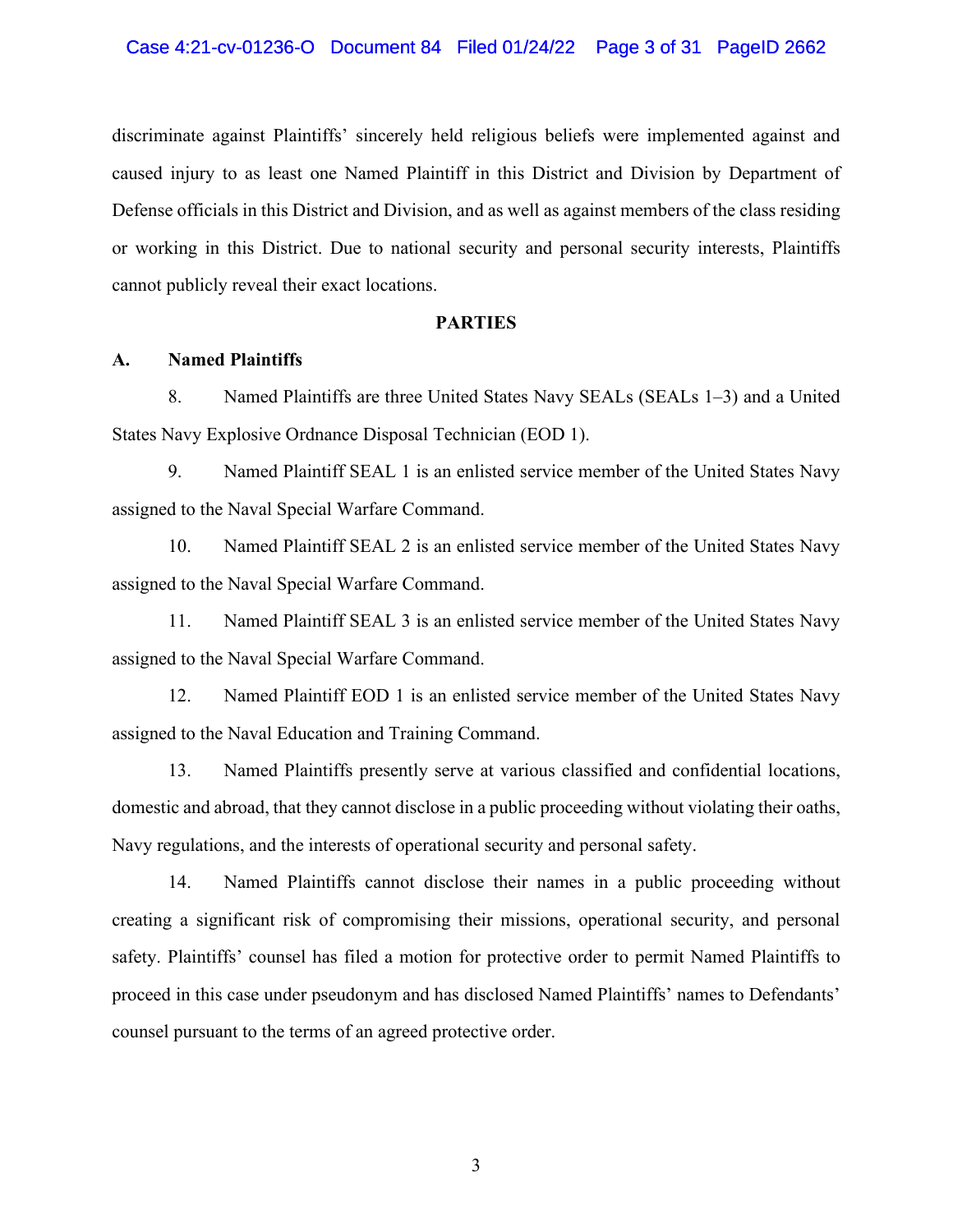# Case 4:21-cv-01236-O Document 84 Filed 01/24/22 Page 4 of 31 PageID 2663

15. The military workplace where a substantial part of the events or omissions giving rise to the claims of at least one Named Plaintiff occurred is in Fort Worth, Texas, in this Court's District and Division.

### **B. Individual Plaintiffs**

16. Plaintiffs are United States Navy SEALs, Navy Special Warfare Combatant Craft Crewmen, a Navy Explosive Ordnance Disposal Technician, and Navy Divers.

17. Plaintiffs U.S. Navy SEALs 1–26 are enlisted service members and chief warrant officers of the United States Navy assigned to the Naval Special Warfare Command.

18. Plaintiffs U.S. Navy Special Warfare Combatant Craft Crewmen 1–5 are enlisted service members of the United States Navy assigned to the Naval Special Warfare Command.

19. Plaintiff U.S. Navy Explosive Ordnance Disposal Technician 1 is an enlisted service member of the United States Navy assigned to the Naval Education and Training Command.

20. Plaintiffs U.S. Navy Divers 1–3 are enlisted service members of the United States Navy assigned to Naval Special Warfare or Naval Special Operations units.

21. Plaintiffs presently serve at various classified and confidential locations, domestic and abroad, that they cannot disclose in a public proceeding without violating their oaths, Navy regulations, and the interests of operational security and personal safety.

22. Plaintiffs cannot disclose their names in a public proceeding without creating a significant risk of compromising their missions, operational security, and personal safety. Plaintiffs' counsel has filed a motion for protective order to permit Plaintiffs to proceed in this case under pseudonym and has disclosed Plaintiffs' names to Defendants' counsel pursuant to the terms of an agreed protective order.

23. The military workplace where a substantial part of the events or omissions giving rise to the claims of at least one Individual Plaintiff occurred is in Fort Worth, Texas, in this Court's District and Division.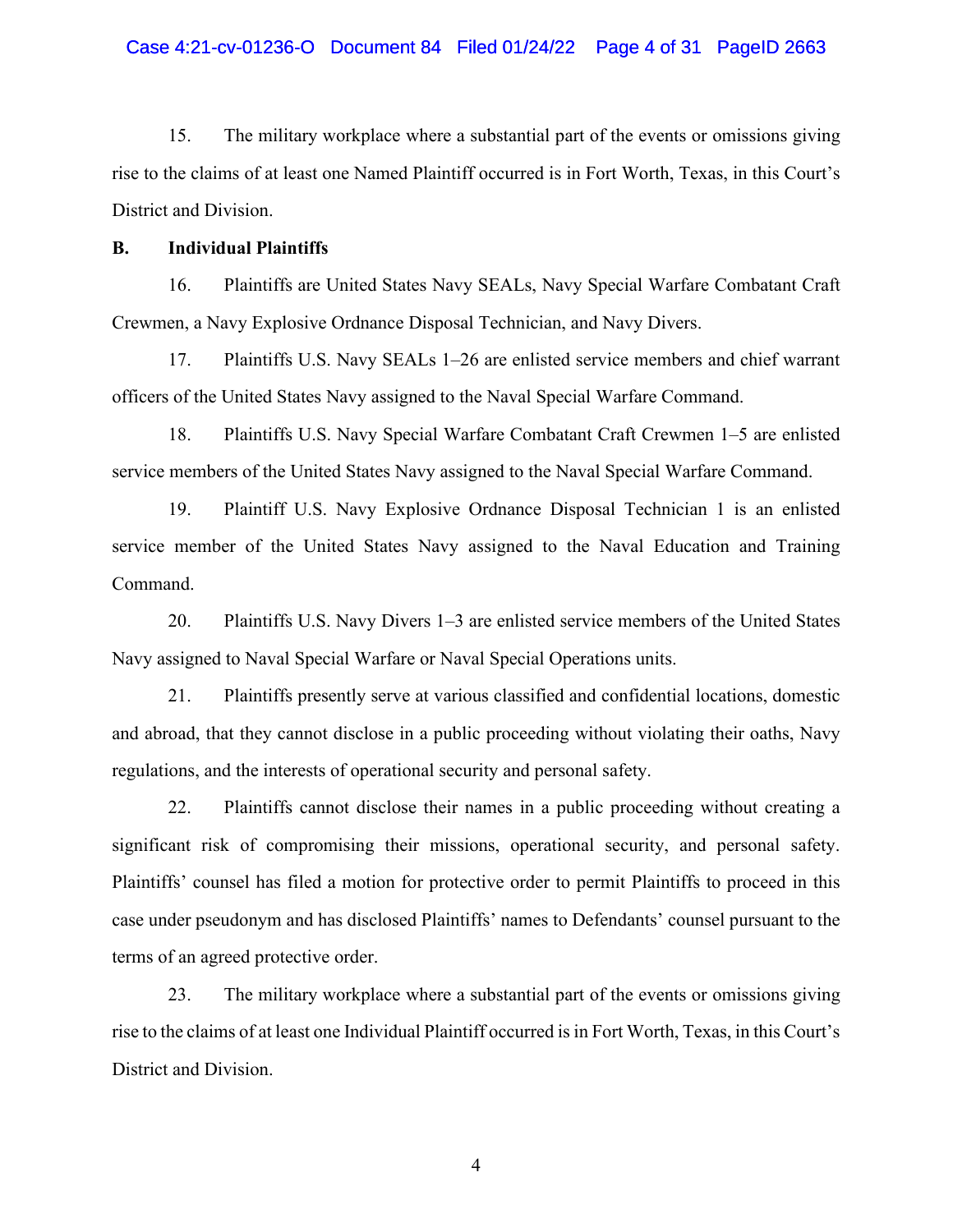### **C. Defendants**

24. Defendant Lloyd J. Austin, III, is the United States Secretary of Defense. As Secretary of Defense, Defendant Austin oversees and leads the United States Department of Defense. Defendant Austin issued a memorandum on August 24, 2021 requiring the United States Armed Forces to vaccinate all service members, including Plaintiffs. Defendant Austin is sued in his official capacity.

25. Defendant United States Department of Defense (DoD) is an executive branch department that coordinates and supervises all agencies and functions of the government related to the United States Armed Forces, including the vaccination policies at issue herein.

26. Defendant Carlos Del Toro is the United States Secretary of the Navy. As Secretary of the Navy, Defendant Del Toro oversees and leads the Department of the Navy, which is composed of the U.S. Navy and the U.S. Marine Corps. Defendant Del Toro issued a directive on August 30, 2021 requiring the Department of the Navy to vaccinate all servicemembers, including Plaintiffs. Defendant Del Toro is sued in his official capacity.

# **FACTUAL BACKGROUND**

#### **A. Plaintiffs' Sincerely Held Religious Beliefs**

27. Plaintiffs are members of the United States Navy assigned to Naval Special Warfare and Naval Special Operations units who each object to receiving a COVID-19 vaccination based on their sincerely held religious beliefs.

28. The mission of Naval Special Warfare is to provide maritime special operations forces to conduct full spectrum operations, unilaterally or with partners, to support national objectives. The SEAL Team is the heart of Naval Special Warfare and is a multipurpose combat force organized and trained to conduct a variety of special operations in all environments. Special Warfare Combatant Craft Crewmen staff Special Boat Teams that operate and maintain state-ofthe-art surface craft to conduct coastal patrol and interdiction and support special operations missions. Navy Divers are the world's foremost experts in undersea operations including underwater salvage and repair, maintenance, and unique construction projects. Navy Explosive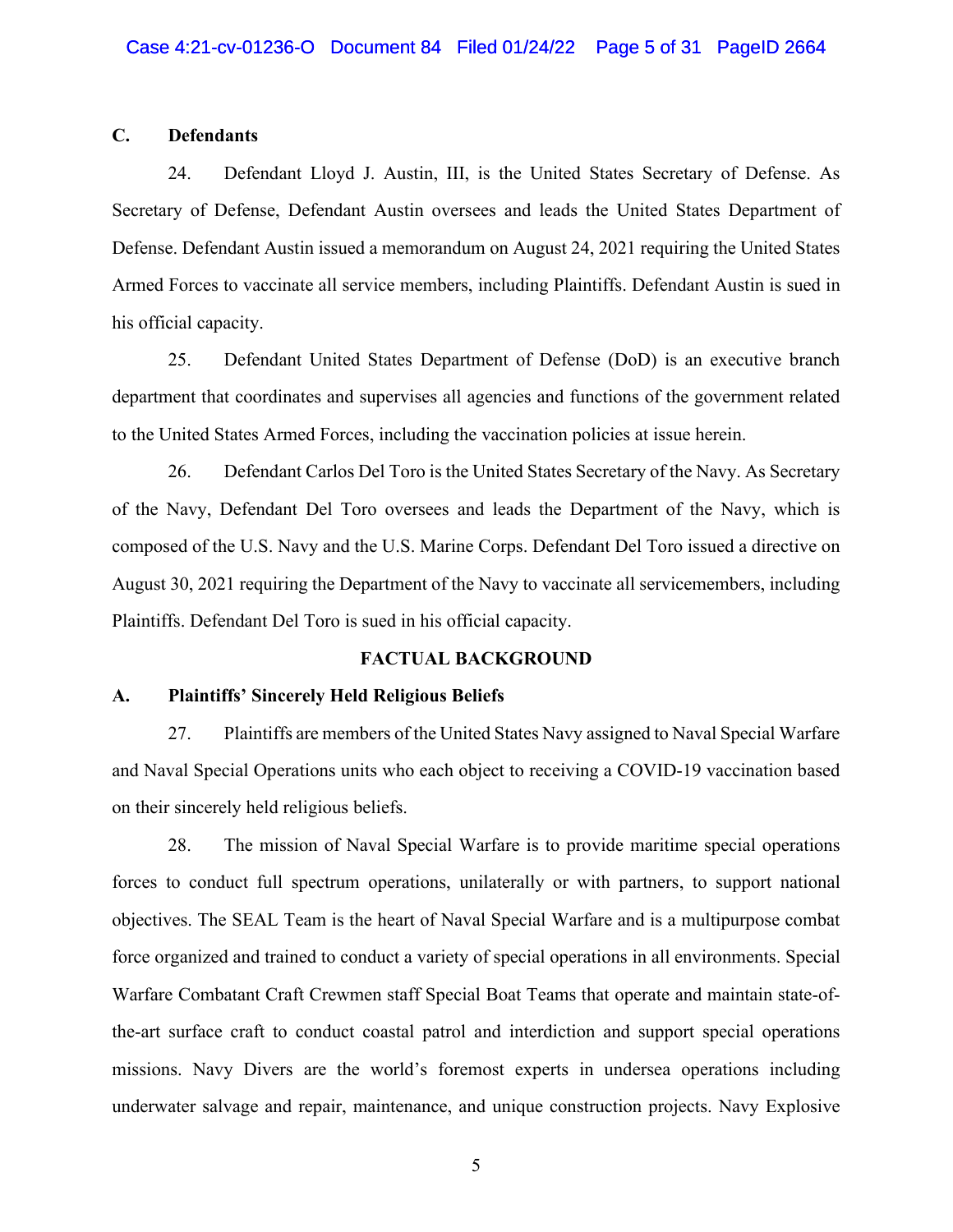### Case 4:21-cv-01236-O Document 84 Filed 01/24/22 Page 6 of 31 PageID 2665

Ordnance Disposal Technicians are members of the Naval Special Operations community with specialized training to handle chemical, biological, and nuclear weapons, and special expertise in securely disposing of both conventional and unconventional explosive weaponry on land and under water.

29. Plaintiffs are part of the approximtely 0.6% of active-duty Navy service members who have not been fully vaccinated against COVID-19. Representing the Catholic, Eastern Orthodox, and Protestant branches of Christianity, Plaintiffs object to receiving the COVID-19 vaccine based on their sincerely held religious beliefs.

30. Plaintiffs' religious beliefs generally fall into the following categories: (1) opposition to abortion and the use of fetal cell lines in development of the vaccine; (2) belief that modifying one's body is an afront to the Creator; (3) direct, divine instruction not to receive the vaccine; and (4) opposition to injecting trace amounts of animal cells into one's body. Plaintiffs' religious beliefs about the vaccine are sincere.

31. Plaintiffs do not believe that staying true to their faith means exposing themselves or others to unnecessary risk. Quite the contrary, they view life—whether their own or that of their fellow servicemembers—as sacred and deserving protection. Plaintiffs, therefore, do not object to safety measures that reduce the transmission of COVID-19 in the workplace. Indeed, Defendants employed such measures during the prior year before COVID-19 vaccines were made widely available.

### **B. The President's Orders to Vaccinate the Armed Forces**

32. On or about July 29, 2021, the President directed DoD to add the COVID-19 vaccine to its list of required immunizations for all service members. *See* The White House, "FACT SHEET: President Biden to Announce New Actions to Get More Americans Vaccinated and Slow the Spread of the Delta Variant" (July 29, 2021), https://www.whitehouse.gov/briefingroom/statements-releases/2021/07/29/fact-sheet-president-biden-to-announce-new-actions-to-get -more-americans-vaccinated-and-slow-the-spread-of-the-delta-variant/ ("Today, the President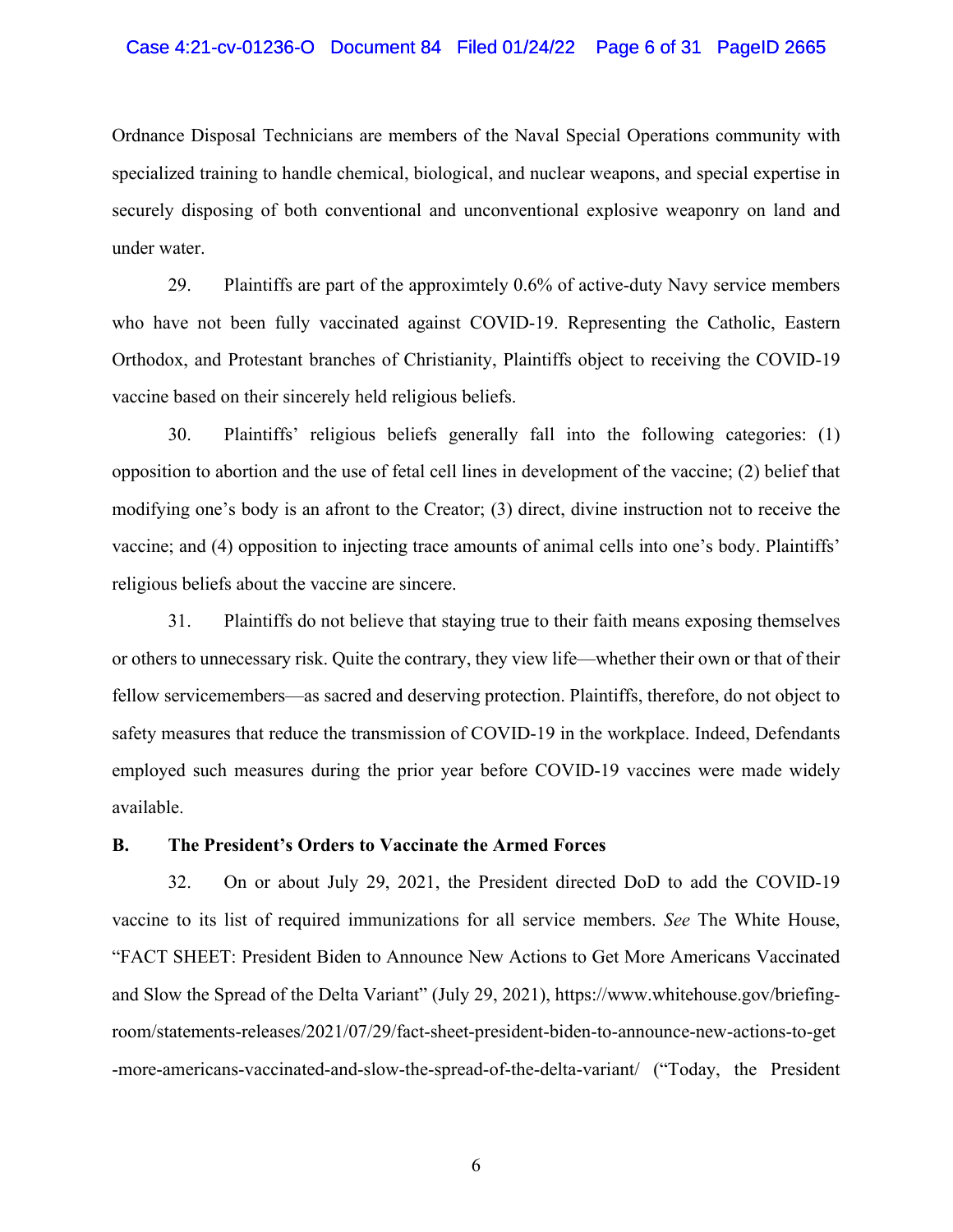will announce that he is directing the Department of Defense to look into how and when they will add COVID-19 vaccination to the list of required vaccinations for members of the military.").

### **C. The DoD's COVID-19 Vaccine Mandate**

33. On August 24, 2021, Defendant Austin issued a memorandum entitled "Mandatory Coronavirus Disease 2019 Vaccination of Department of Defense Service Members" (the "DoD COVID-19 Vaccine Mandate").

34. The DoD COVID-19 Vaccine Mandate directs DoD to vaccinate all active duty and reserve service members against COVID-19. The DoD COVID-19 Vaccine Mandate states that service members who previously contracted COVID-19, and now have active antibodies against the virus, are not considered fully vaccinated and are still required to receive a vaccination against COVID-19. The DoD COVID-19 Vaccine Mandate provides that DoD will only use or administer COVID-19 vaccines that are fully licensed by the United States Food and Drug Administration (FDA), in accordance with FDA-approved labeling and guidance. The DoD COVID-19 Vaccine Mandate provides that service members who previously received a vaccination against COVID-19 under FDA Emergency Use Authorization or World Health Organization Emergency Use Listing are considered fully vaccinated. The DoD COVID-19 Vaccine Mandate provides that service members actively participating in COVID-19 clinical trials are exempted from the DoD COVID-19 Vaccine Mandate until the trial is complete.

35. The DoD COVID-19 Vaccine Mandate states that DoD will implement the DoD COVID-19 Vaccine Mandate consistent with DoD Instruction 6205.02, "DoD Immunization Program," dated July 23, 2019. The DoD COVID-19 Vaccine Mandate states that the Military Departments, including the Navy, should use existing policies and procedures to manage mandatory vaccination of service members to the extent practicable. The DoD COVID-19 Vaccine Mandate states that vaccination of service members will be subject to any identified contraindications and any administrative or other exemptions established in Military Department policy.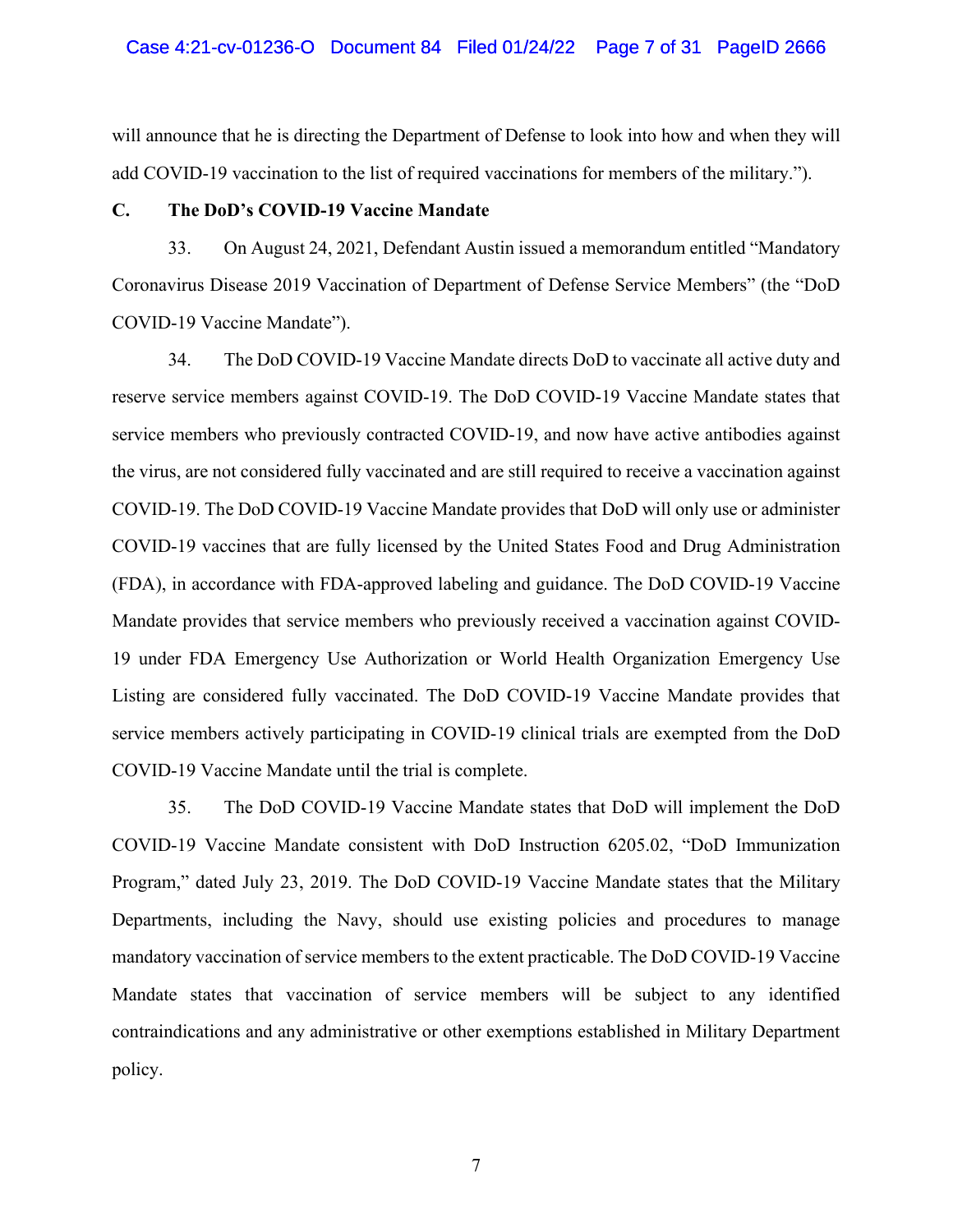#### Case 4:21-cv-01236-O Document 84 Filed 01/24/22 Page 8 of 31 PageID 2667

36. Defendants issued subsequent guidance stating that service members who are not fully vaccinated by established deadlines will immediately suffer adverse consequences as directed by their service components. The adverse consequences may include: court-martial (criminal) prosecution, involuntary separation, relief for cause from leadership positions, removal from promotion lists, inability to attend certain military training and education schools, loss of special pay, placement in a non-deployable status, recoupment of money spent training the service member, and loss of leave and travel privileges for both official and unofficial purposes.

#### **D. The Navy's COVID-19 Vaccine Mandate**

37. On August 30, 2021, Defendant del Toro issued All Navy (ALNAV) message 062/21, entitled "Department of the Navy Mandatory COVID-19 Vaccination Policy" (the "Navy COVID-19 Vaccine Mandate") (collectively, the DoD COVID-19 Vaccine Mandate and the Navy COVID-19 Vaccine Mandate are the "COVID-19 Vaccine Mandates"). The Navy COVID-19 Vaccine Mandate incorporates by reference the DoD COVID-19 Vaccine Mandate's provisions.

38. The Navy COVID-19 Vaccine Mandate directs all U.S. Navy active-duty personnel to become fully vaccinated within 90 days of its publication and all U.S. Navy Reserve personnel to become fully vaccinated within 120 days of its publication. The Navy COVID-19 Vaccine Mandate states that "one of the approved vaccines has received full licensure from the Food and Drug Administration (FDA)." The Navy COVID-19 Vaccine Mandate requires that Navy members become vaccinated "with an FDA approved vaccine." The Navy COVID-19 Vaccine Mandate provides that "Service Members voluntarily immunized with a COVID-19 vaccine under FDA Emergency Use Authorization or World Health Organization Emergency Use Listing in accordance with applicable dose requirements prior to, or after, the establishment of this policy are considered fully vaccinated."

39. The Navy communicated to Plaintiffs that failure to comply with the Navy COVID-19 Vaccine Mandate by the established deadline—November 28, 2021, for active duty, December 28, 2021, for reserve—will result in immediate adverse consequences, which may include: courtmartial (criminal) prosecution, involuntary separation, relief for cause from leadership positions,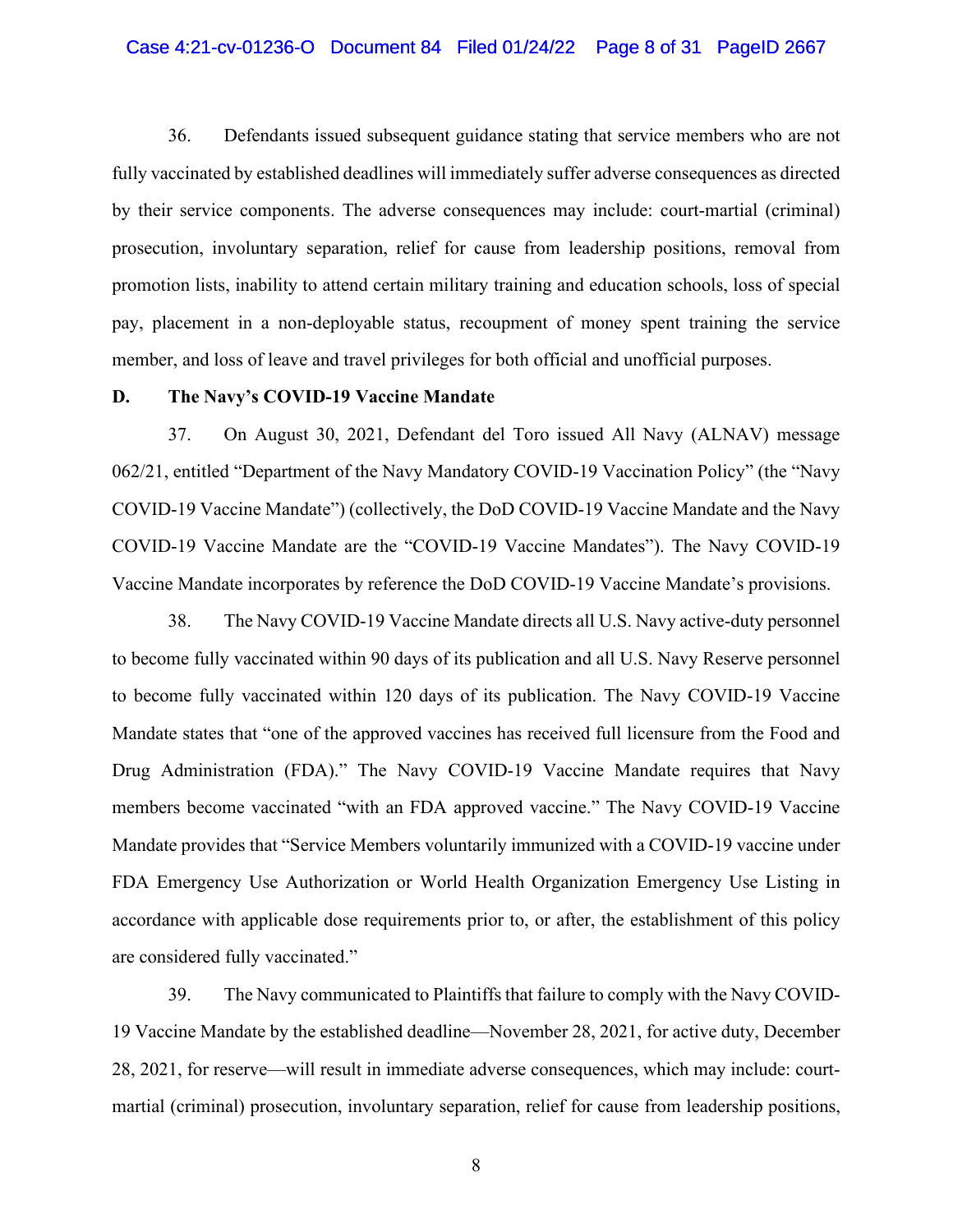### Case 4:21-cv-01236-O Document 84 Filed 01/24/22 Page 9 of 31 PageID 2668

removal from promotion lists, inability to attend certain military training and education schools, loss of special pay, placement in a non-deployable status, recoupment of money spent training the service member, and loss of leave and travel privileges for both official and unofficial purposes. *See* ALNAV 062/21 Department of the Navy Mandatory Covid -19 Vaccination Policy, dated August 30, 2021; NAVADMIN 225/21 Covid-19 Consolidated Disposition Authority, dated October 13, 2021.

40. Defendants' policies acknowledge their legal duty to consider religious accommodations. *See, e.g.*, Department of Defense Instruction (DODI) 1300.17, Religious Liberty in the Military Services, dated September 1, 2020; Secretary of the Navy Instruction (SECNAVINST) 1730.8B, Accommodation of Religious Practices, dated October 2, 2008; NAVADMIN 190/21, 2021-2022 Navy Mandatory COVID-19 Vaccination and Reporting Policy, dated August 31, 2021; Navy Bureau of Personnel Instruction (BUPERSINST) 1730.11A, Standards and Procedures Governing the Accommodation of Religious Practices, dated March 16, 2020; Navy Military Personnel Manual (MILPERSMAN) 1730-020, Immunization Exemptions for Religious Beliefs, dated August 15, 2020.

41. Defendants admit that "multiple religious accommodation requests related to the COVID-19 Vaccine Mandate have been adjudicated and none have yet been approved" and "[i]n the past seven years, no religious exemption from vaccination waivers were approved for any other vaccine." Kristina Wong, *Exclusive: Marine Corps Commanders Using Form Letter to Deny Religious Exemptions*, Breitbart News, Nov. 2, 2021, https://www.breitbart.com/politics /2021/11/02/marine-corps-commanders-form-letter-religious-exemptions/. This disdain for religious vaccine accommodations contrasts with Defendants' policies and practices granting certain secular vaccine exemptions.

42. Defendants' policies expressly allow for medical exemptions, and Defendants in fact have granted medical exemptions to the COVID-19 Vaccine Mandate. *See, e.g.*, NAVADMIN 190/21, 2021-2022 Navy Mandatory COVID-19 Vaccination and Reporting Policy, dated August 31, 2021; Navy Bureau of Medicine Instruction (BUMEDINST) 6230.15B, Immunizations and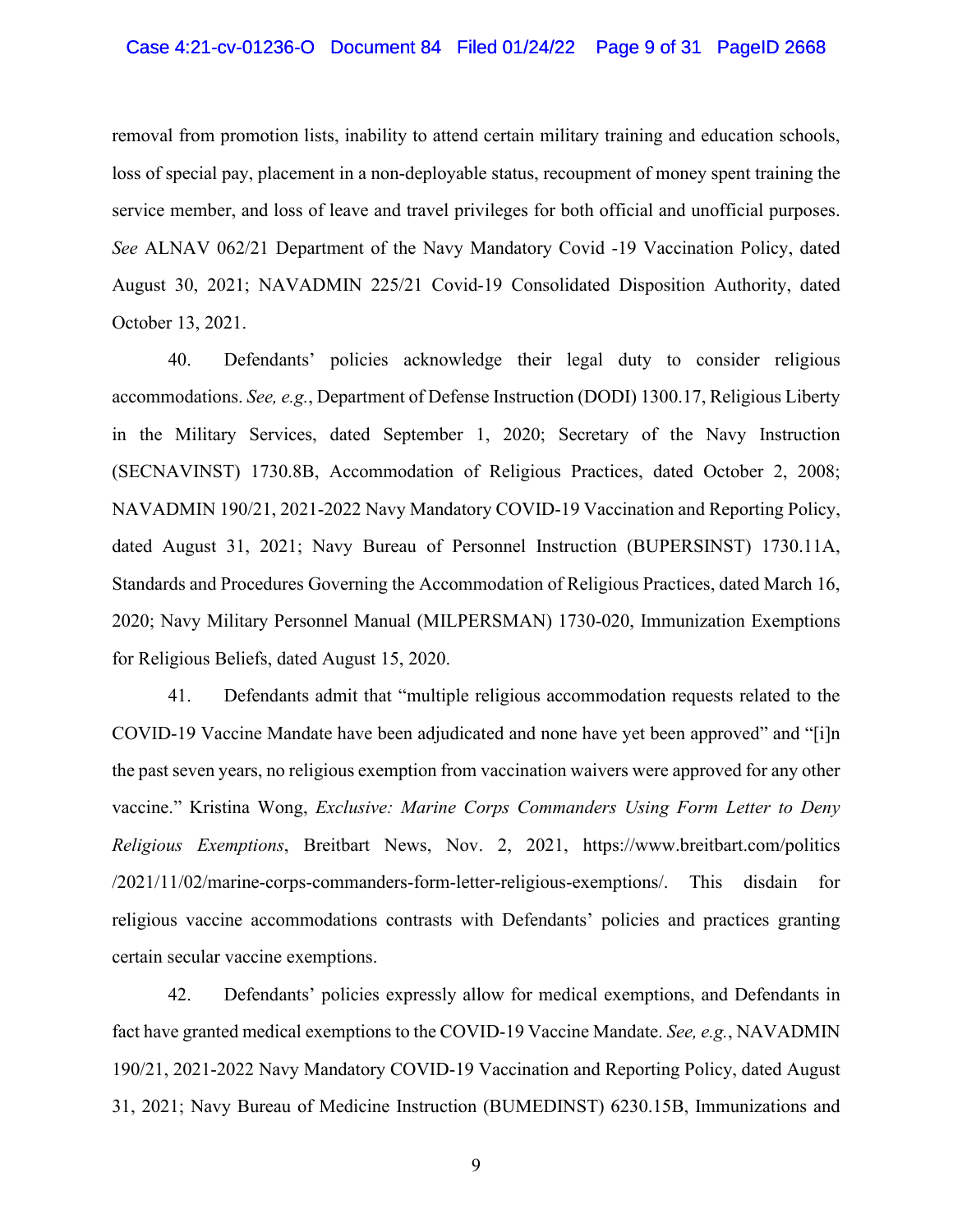Chemoprophylaxis for the Prevention of Infectious Diseases, dated October 7, 2013. The Navy has granted eight permanent medical exemptions. Heather Mongilio, *Navy Separates Two More Sailors for COVID-19 Vaccine Refusal*, U.S. Naval Institute News, Jan. 19, 2022, https://news.usni.org/2022/01/19/navy-separates-two-more-sailors-for-covid-19-vaccine-refusal.

43. And, as set forth above, Defendants' policies themselves exempt—wholesale—all personnel who are participating in a COVID-19 vaccine trial, regardless whether their participation has resulted in any protection from the virus.

# **E. DoD and Navy Regulations Recognize Religious and Medical Accommodations for Immunizations under RFRA and the Free Exercise Clause Generally**

44. Department of Defense Instruction (DODI) 1300.17, Religious Liberty in the Military Services, dated September 1, 2020, establishes DoD policy in furtherance of RFRA and the Free Exercise Clause of the First Amendment to the Constitution of the United States, recognizing that Service Members have the right to observe the tenets of their religion, or to observe no religion at all. DODI 1300.17 provides that it is DoD policy that "[s]ervice members have the right to observe the tenets of their religion or to observe no religion at all, as provided in this issuance." DODI 1300.17 provides that "[i]n accordance with Section 533(a)(1) of Public Law 112-239, as amended, the DoD Components will accommodate individual expressions of sincerely held beliefs (conscience, moral principles, or religious beliefs) which do not have an adverse impact on military readiness, unit cohesion, good order and discipline, or health and safety. A Service member's expression of such beliefs may not, in so far as practicable, be used as the basis of any adverse personnel action, discrimination, or denial of promotion, schooling, training, and assignment." DODI 1300.17 provides that "[a]ccommodation includes excusing a Service member from an otherwise applicable military policy, practice, or duty. In accordance with RFRA, if such a military policy, practice, or duty substantially burdens a Service member's exercise of religion, accommodation can only be denied if: (1) The military policy, practice, or duty is in furtherance of a compelling governmental interest; and (2) It is the least restrictive means of furthering that compelling governmental interest.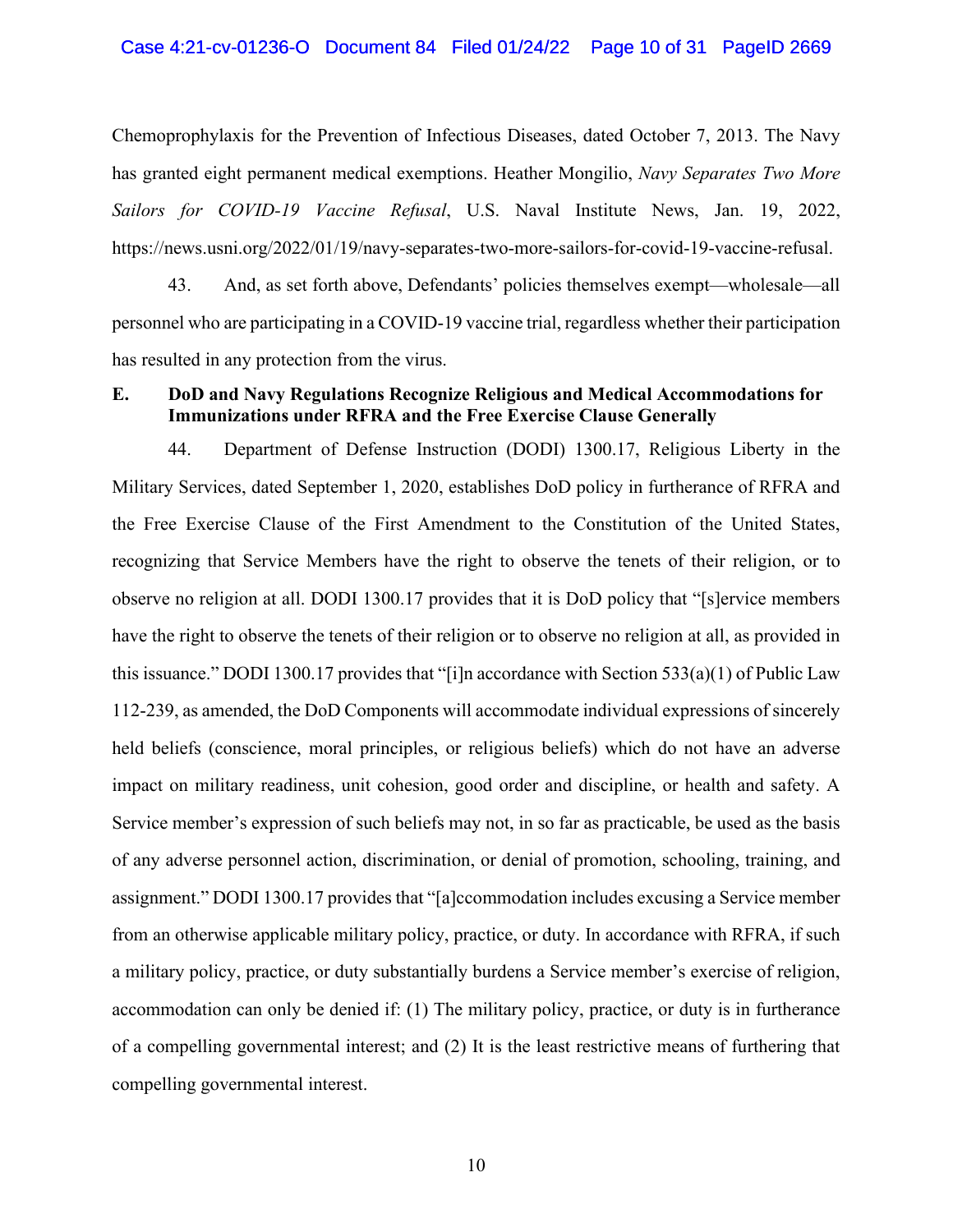#### Case 4:21-cv-01236-O Document 84 Filed 01/24/22 Page 11 of 31 PageID 2670

45. Secretary of the Navy Instruction (SECNAVINST) 1730.8B, Accommodation of Religious Practices, dated October 2, 2008, incorporates DODI 1300.17 and provides policy and guidance for the accommodation of religious practices within the Department of the Navy. SECNAVINST 1730.8B provides that Department of the Navy policy "is to accommodate the doctrinal or traditional observances of the religious faith practiced by individual members when these doctrines or observances will not have an adverse impact on military readiness, individual or unit readiness, unit cohesion, health, safety, discipline, or mission accomplishment." SECNAVINST 1730.8B provides that "[i]mmunization requirements may be waived when requested by the member based on religious objection."

46. Navy Bureau of Medicine Instruction (BUMEDINST) 6230.15B, Immunizations and Chemoprophylaxis for the Prevention of Infectious Diseases, dated October 7, 2013, establishes Departmental policy and quality standards for immunization and chemoprophylaxis. BUMEDINST 6230.15B, Paragraphs 2-6 provides for two types of exemptions from DoD immunization requirements: medical and administrative. Among the numerous medical exemptions available to service members, "evidence of immunity based on serologic tests, documented infection, or similar circumstances" provide a basis for medical exemption. The administrative exemptions available to service members include those who are within 180 days of their separation or retirement date and those who seek religious accommodation.

47. Navy Bureau of Personnel Instruction (BUPERSINST) 1730.11A, Standards and Procedures Governing the Accommodation of Religious Practices, dated March 16, 2020, provides "policy, guidance, procedures, and responsibilities for the accommodation of religious practices in support of sincerely held religious beliefs for Sailors and prospective accessions, in accordance with [DODI 1300.17] and [SECNAVINST 1730.8B]." BUPERSINST 1730.11A provides that "[e]ach request for religious accommodation must be reviewed on a case-by-case basis, giving consideration to the full range of facts and circumstances relevant to the specific request. Requests to accommodate religious practices should not be approved or denied simply because similar requests were approved or denied." BUPERSINST 1730.11A provides that for religious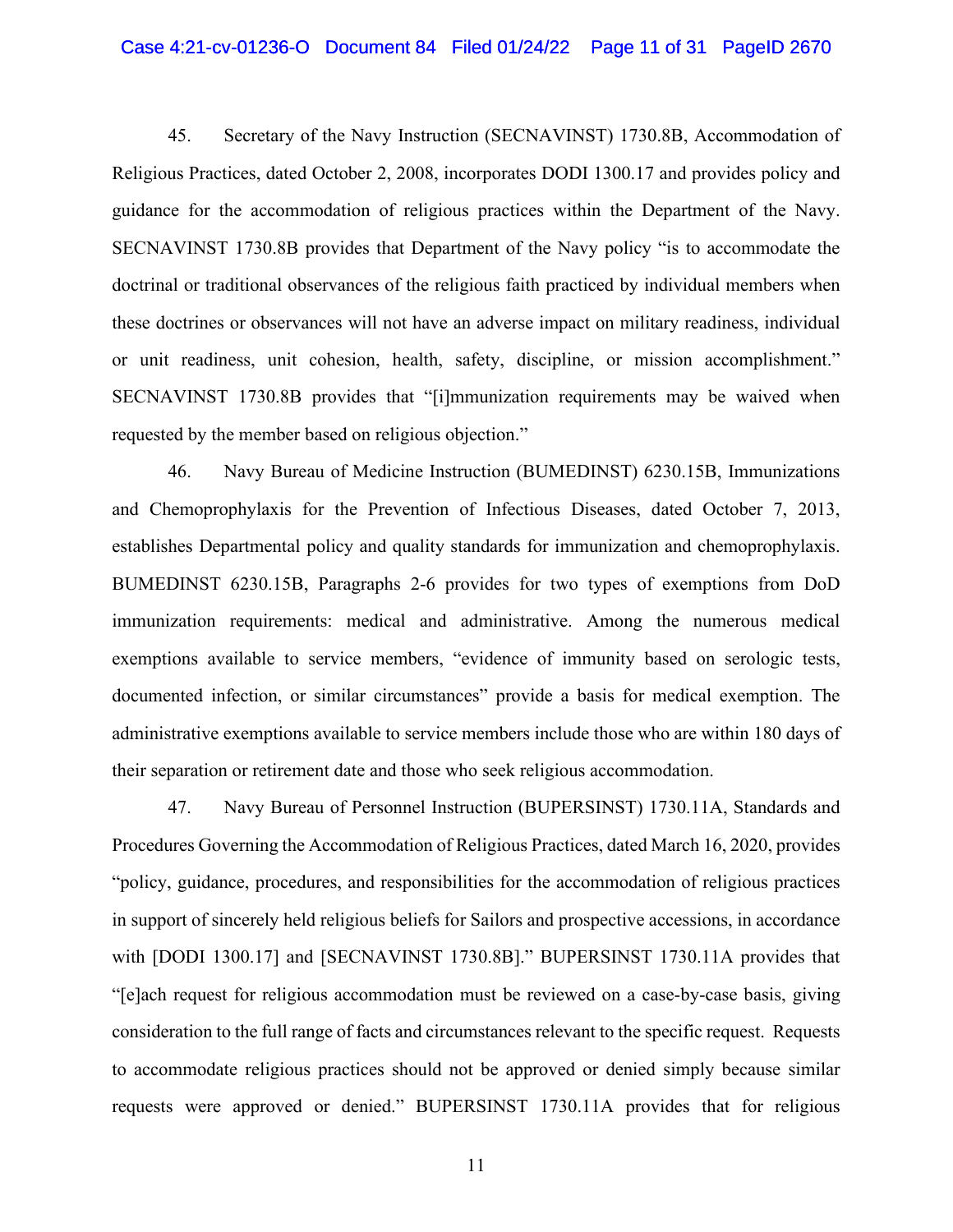### Case 4:21-cv-01236-O Document 84 Filed 01/24/22 Page 12 of 31 PageID 2671

accommodation request from required immunizations, "commanders should make a reasonable effort to acquire alternative vaccinations, when available, that meet both religious needs of Sailors and the Navy's immunization requirements as determined by BUMED."

48. Navy Military Personnel Manual (MILPERSMAN) 1730-020, Immunization Exemptions for Religious Beliefs, dated August 15, 2020, provides Department of the Navy policy for religious exemptions from required immunizations and establishes the procedures for requesting such religious exemptions.

# **F. Defendants' Refusal to Grant Religious Exemptions and Retaliation for Religious Exemption Requests Concerning the COVID-19 Vaccine Mandate**

49. Plaintiffs submitted Religious Accommodation requests concerning the COVID-19 Vaccine Mandate based on their sincerely held religious beliefs. The Navy has summarily denied the Plaintiffs' Religious Accommodation requests and has made no determinations on appeals of those denials. In fact, to Plaintiffs' knowledge, zero appeals of religious accommodation requests have been decided. No Plaintiff has received an approved Religious Accommodation request, and Plaintiffs are unaware of any similarly situated Navy service member who has received an approved Religious Accommodation request.

50. Plaintiffs' Religious Accommodation requests are being adjudicated by the Navy using the Navy's six-phase, fifty-step process. Under the standard operating procedures for the process, the first fifteen steps require an administrator to update a prepared disapproval template with the service members' name and rank. That prepared disapproval letter is then sent to seven offices for review. After those offices review the disapproval letter, the administrator packages the letter with other Religious Accommodation requests for final signature. The administrator then prepares an internal memorandum to Vice Admiral John Nowell, Chief of Naval Personnel, asking him to "sign ... letters disapproving immunization waiver requests based on sincerely held religious beliefs." Then, at step thirty-five of the process, the admininstrator is told—for the first time—to read through the Religious Accommodation request. At that point, the disapproval letter has already been written, the Religious Accommdation request and related documents have already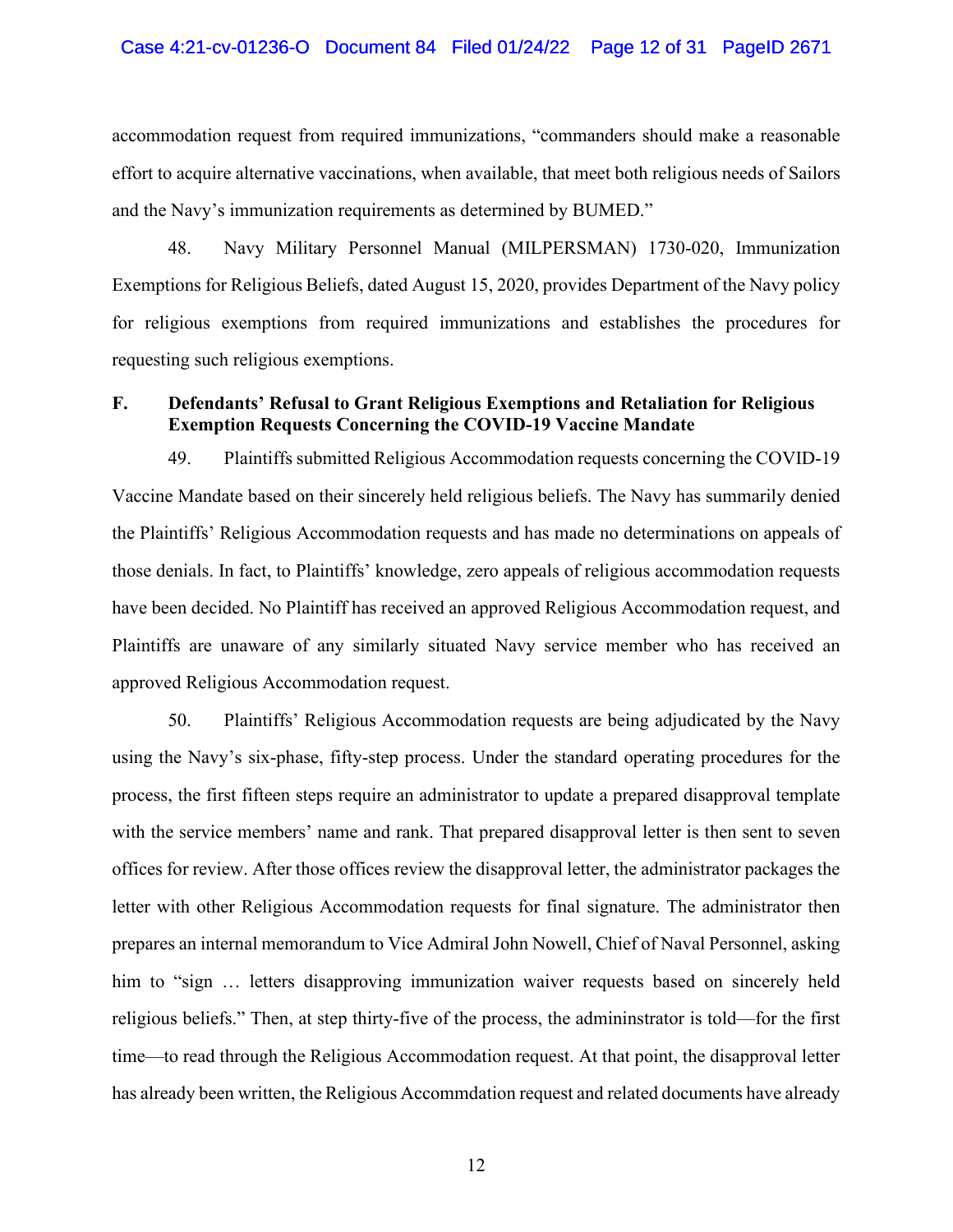been reviewed by several offices, the disapproval has already been packaged with similar requests, and an internal memo has already been drafted requesting that Vice Admiral Nowell disapprove the Religious Accommodation request. The administrator is then tasked with reading the request and recording and pertinent information in a spreadsheet. At no point in the process is the administrator given the opportunity to recommend anything other than disapproval. The materials are then sent to Vice Admiral Nowell who disapproves every Religious Accommodation request concerning the COVID-19 Vaccine Mandate.

51. Plaintiffs received a formal "COVID-19 Vaccination Administrative Counseling/Warning" that states, "[P]er MANMED 15-105, special operations (SO) duty personnel (SEAL and SWCC) who refuse to receive the COVID-19 vaccine based solely on personal or religious beliefs will be disqualified from SO duty (unless the disqualification is separately waived by BUMED). This will affect deployment and special pays. This provision does not pertain to medical contraindications or allergies to vaccine administration." (emphasis added).

52. Plaintiffs also have been informed that any religious accommodation that will be offered will preclude them from deploying. On September 24, 2021, "Trident Order #12 – Mandatory Vaccination for COVID-19" was issued. The document specified that "Special Operations Designated Personnel (SEAL and SWCC) refusing to receive recommended vaccines based solely on personal or religious beliefs will still be medically disqualified." In other words, it declared "non-deployable" all SEALs and SWCCs who submit religious accommodation requests. This medical-disqualification provision expressly "does not pertain to medical contraindications or allergies to vaccine administration." When at least one Plaintiff told his command that he would be requesting a religious accommodation, he was ordered to remove his special warfare device pin from his uniform. Other Plaintiffs have been threatened with the same adverse treatment.

53. Defendants' policy and practice is to deny all Religious Accommodation requests concerning the COVID-19 Vaccine Mandate. Unlike religious requests, Defendants have granted requests for medical exemptions related to the COVID-19 Vaccine Mandate.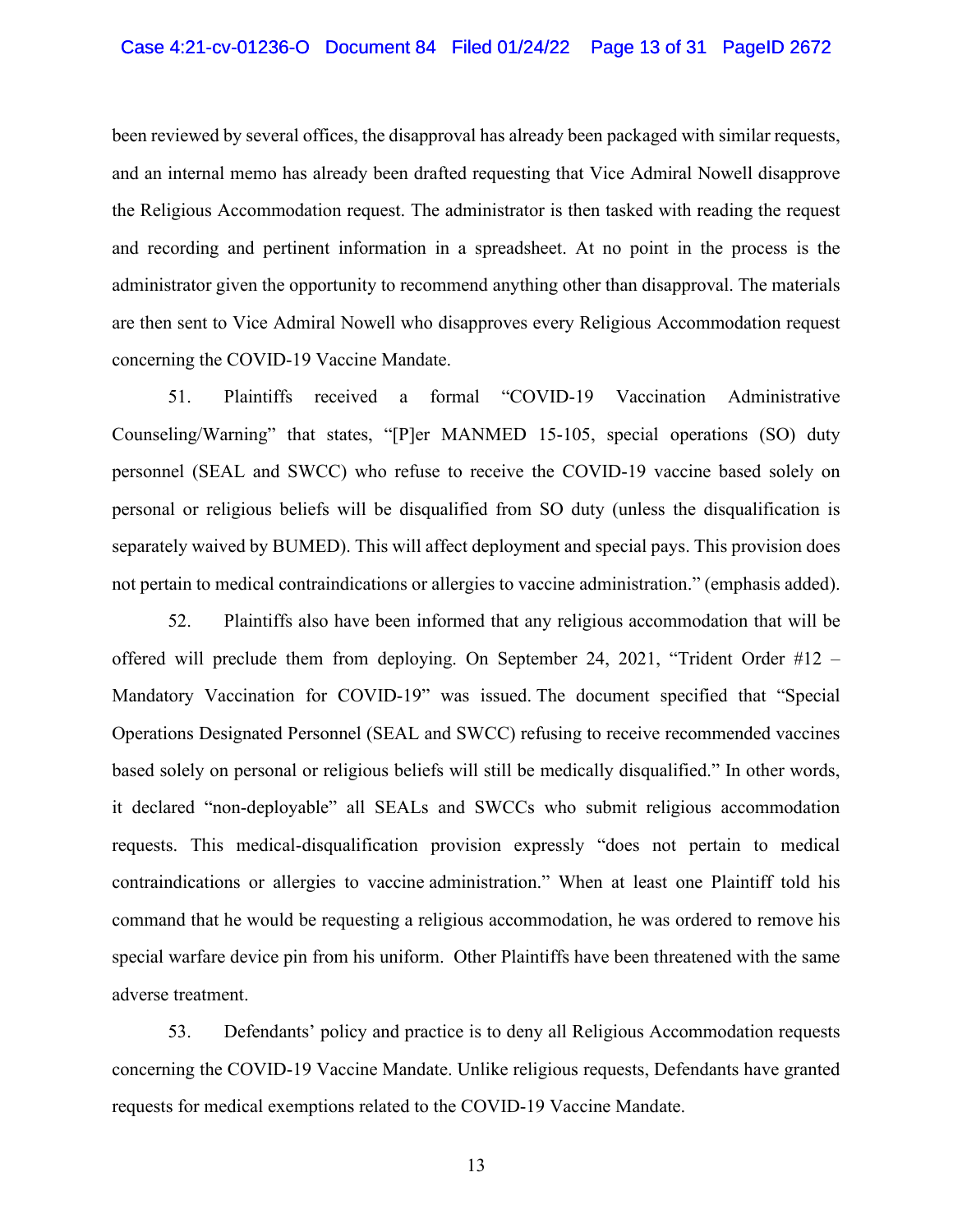### **CLASS ACTION ALLEGATIONS**

54. This lawsuit is brought as a class action to redress Defendants' violations of the United States Constitution and the Religious Freedom Restoration Act on behalf of the Named Plaintiffs and members of the following class and subclasses:

- a. a class of all members of the United States Navy who are subject to the Navy's COVID-19 Vaccine Mandate and who have submitted a Religious Accommodation request concerning the Navy's COVID-19 Vaccine Mandate ("Navy Class");
- b. a subclass of all members of the Navy Class who are now or will be assigned to Naval Special Warfare or Naval Special Operations, who are subject to the Navy's COVID-19 Vaccine Mandate, and who have submitted a Religious Accommodation request concerning the Navy's COVID-19 Vaccine Mandate ("Naval Special Warfare/Operations Subclass");
- c. a subclass of all members of the Navy Class who are now or will be United States Navy SEALs, who are subject to the Navy's COVID-19 Vaccine Mandate, and who have submitted a Religious Accommodation request concerning the Navy's COVID-19 Vaccine Mandate ("Navy SEALs Subclass");

55. This lawsuit is properly maintained as a class action under Rule 23(a) and Rule 23(b)(2) of the Federal Rules of Civil Procedure.

## **A. Rule 23(a)**

### **Numerosity**

56. The exact number of members of the class and subclasses is not precisely known, but there are currently over 3,000 members of the United States Navy who have submitted Religious Accommodation requests concerning the Navy's COVID-19 Vaccine Mandate. Due to the high number of class members, joinder of individual class members is impracticable.

### **Commonality**

57. Defendants have engaged in a common course of conduct giving rise to violations of the legal rights sought to be enforced uniformly by Named Plaintiffs and the class members.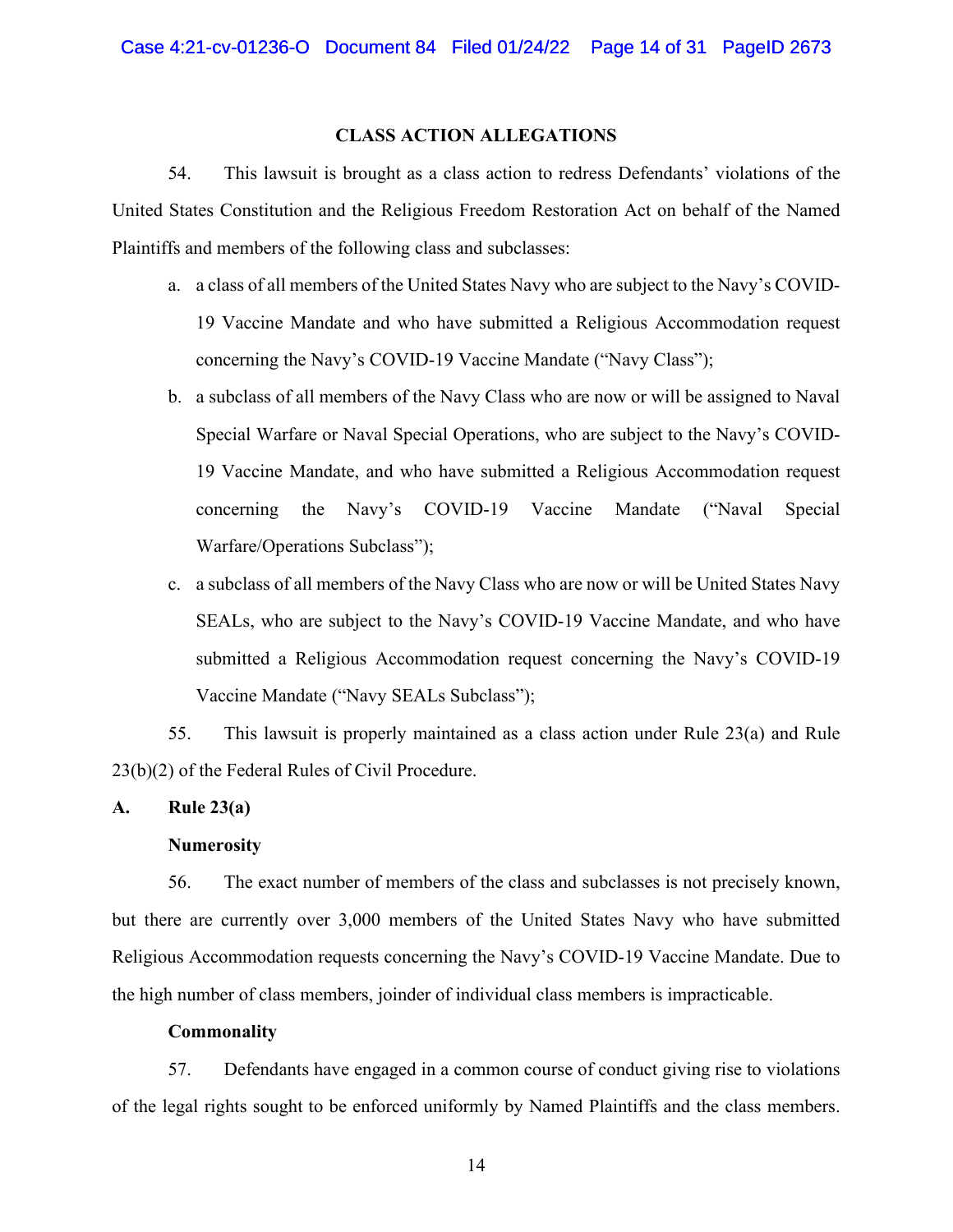### Case 4:21-cv-01236-O Document 84 Filed 01/24/22 Page 15 of 31 PageID 2674

Similar or identical constitutional and statutory violations, policies and practices, and harm is involved. The harm sustained by class members flows in each instance from a common nucleus of operative fact: Defendants' policies or practices of across-the-board denial of all Religious Accommodation requests, the Navy's failure to conduct individualized assessments of Religious Accommodation requests, the Navy's policy or practice of disqualifying class members from special operations duty based on their Religious Accommodation requests, and the Navy's policy or practice of medically disqualifying or making non-deployable class members based on their Religious Accommodation requests. Each instance of harm suffered by Named Plaintiffs and the class members has directly resulted from a common course of illegal conduct. Thus, individual questions, if any, pale in comparison to the numerous common questions of fact and law presented in this lawsuit.

58. Determination of the following common questions of fact will resolve in one stroke the following issues that are central to the validity of each one of the individual class member's claims:

- a. Whether the Navy has a policy or practice of denying all Religious Accommodation requests concerning the COVID-19 Vaccine Mandate;
- b. Whether the Navy has a policy or practice of not conducting an individualized assessment of all Religious Accommodation request concerning the COVID-19 Vaccine Mandate;
- c. Whether the Navy has a policy or practice of taking adverse action against servicemembers who submit Religious Accommodation requests concerning the COVID-19 Vaccine Mandate;
- d. Whether the Navy has a policy or practice of coercing compliance with the COVID-19 Vaccine Mandate by threatening or taking adverse action against servicemembers who submit Religious Accommodation requests concerning the COVID-19 Vaccine Mandate;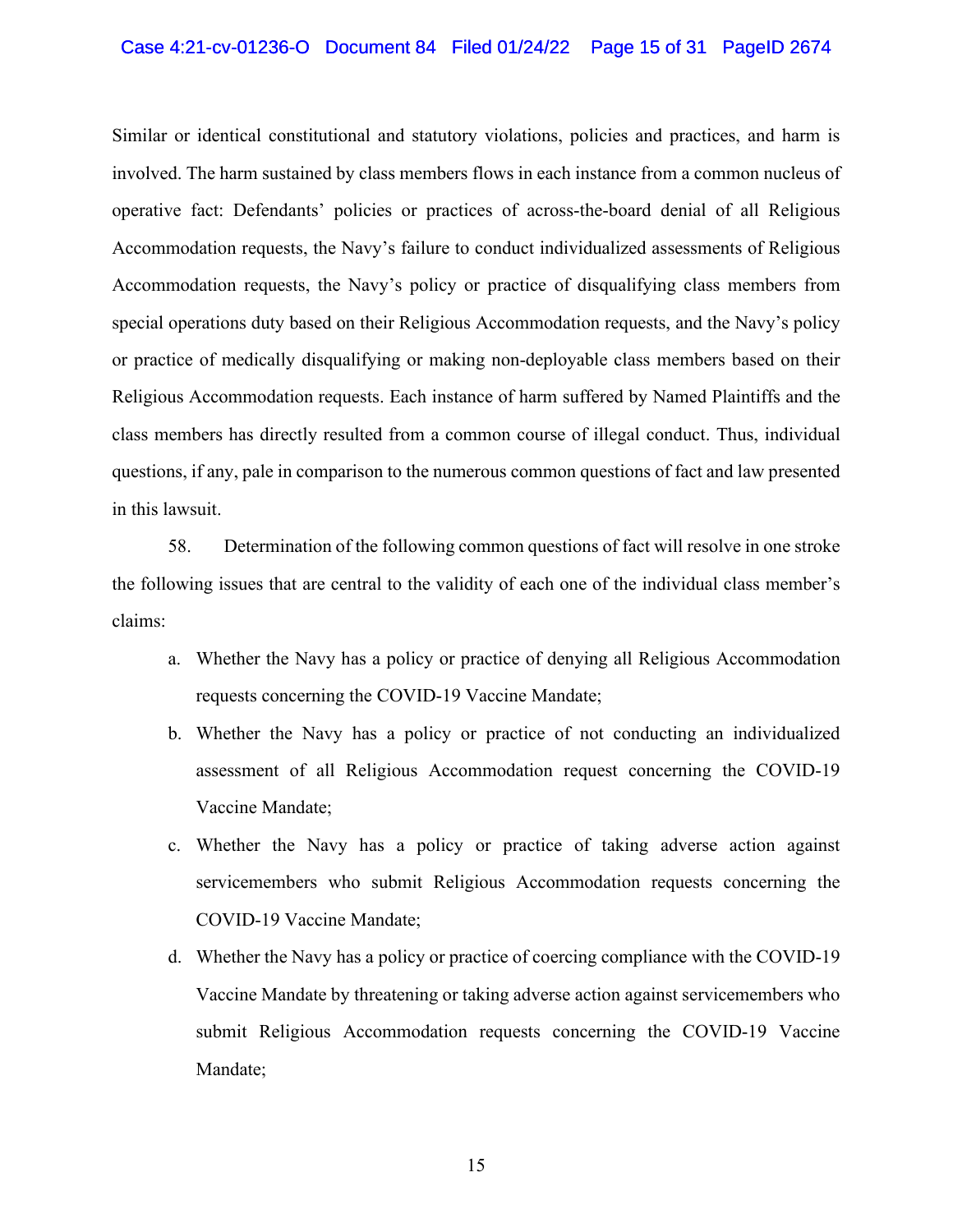- e. Whether the Navy has a policy or practice of disqualifying from special operations duty unvaccinated members of Naval Special Warfare and Naval Special Operations who submit a Religious Accommodation request concerning the Navy's COVID-19 Vaccine Mandate, but not disqualifying from special operations duty unvaccinated members of Naval Special Warfare and Naval Special Operations who submit a request for a medical accommodation or medical exemption concerning the Navy's COVID-19 Vaccine Mandate;
- f. Whether the Navy has a policy or practice of disqualifying from special operations duty unvaccinated members of Naval Special Warfare and Naval Special Operations who receive a Religious Accommodation concerning the Navy's COVID-19 Vaccine Mandate, but not disqualifying from special operations duty unvaccinated members of Naval Special Warfare and Naval Special Operations who receive a medical accommodation or medical exemption concerning the Navy's COVID-19 Vaccine Mandate;
- g. Whether the Navy has a policy or practice of medically disqualifying or making nondeployable unvaccinated members of the United States Navy SEALs who submit a Religious Accommodation request concerning the Navy's COVID-19 Vaccine Mandate; and
- h. Whether the Navy has a policy or practice of medically disqualifying or making nondeployable unvaccinated members of the United States Navy SEALs who receive a Religious Accommodation concerning the Navy's COVID-19 Vaccine Mandate.

59. Determination of the following common questions of law will resolve the following legal issues that are central to the validity of each one of the individual class member's claims:

a. Whether the Navy's policy or practice of denying all Religious Accommodation requests concerning the Navy's COVID-19 Vaccine Mandate means that members of the Navy Class have been and are being deprived of their right to the Free Exercise of Religion under the First Amendment to the United States Constitution;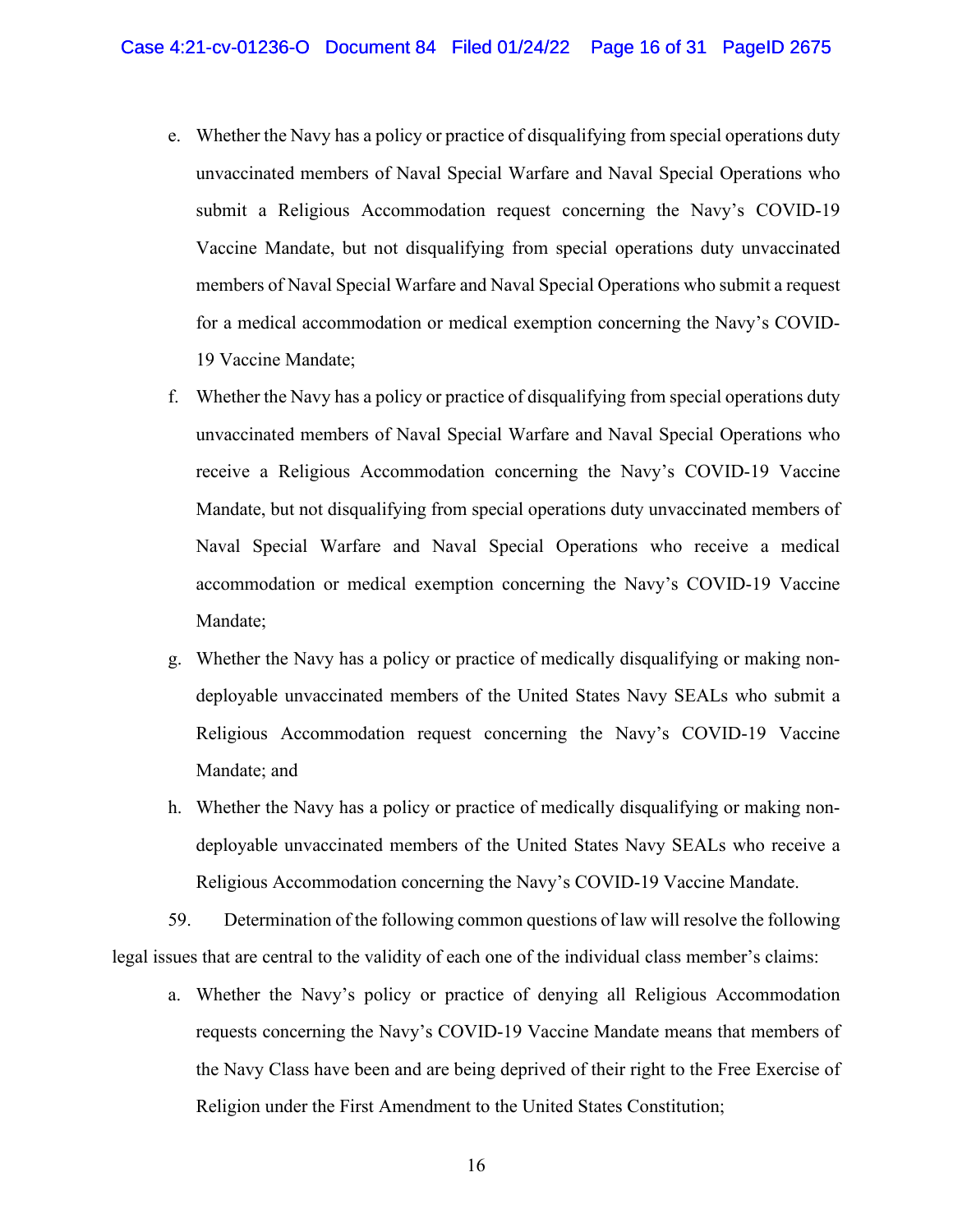- b. Whether the Navy's policy or practice of denying all Religious Accommodation requests concerning the Navy's COVID-19 Vaccine Mandate means that members of the Navy Class have been and are being deprived of their rights under the Religious Freedom Restoration Act;
- c. Whether the Navy's policy or practice of not conducting an individualized assessment of all Religious Accommodation requests concerning the Navy's COVID-19 Vaccine Mandate means that members of the Navy Class have been and are being deprived of their right to the Free Exercise of Religion under the First Amendment to the United States Constitution;
- d. Whether the Navy's policy or practice of not conducting an individualized assessment of all Religious Accommodation request concerning the Navy's COVID-19 Vaccine Mandate means that members of the Navy Class have been and are being deprived of their rights under the Religious Freedom Restoration Act;
- e. Whether the Navy's policy or practice of taking adverse action against servicemembers who submit Religious Accommodation requests concerning the COVID-19 Vaccine Mandate means that members of the Navy Class have been and are being deprived of the Free Exercise of Religion under the First Amendment to the United States Constitution;
- f. Whether the Navy's policy or practice of taking adverse action against servicemembers who submit Religious Accommodation requests concerning the COVID-19 Vaccine Mandate means that members of the Navy Class have been and are being deprived of their rights under the Religious Freedom Restoration Act;
- g. Whether the Navy's policy or practice of coercing compliance with the COVID-19 Vaccine Mandate by threatening or taking adverse action against servicemembers who submit Religious Accommodation requests concerning the COVID-19 Vaccine Mandate means that members of the Navy Class have been and are being deprived of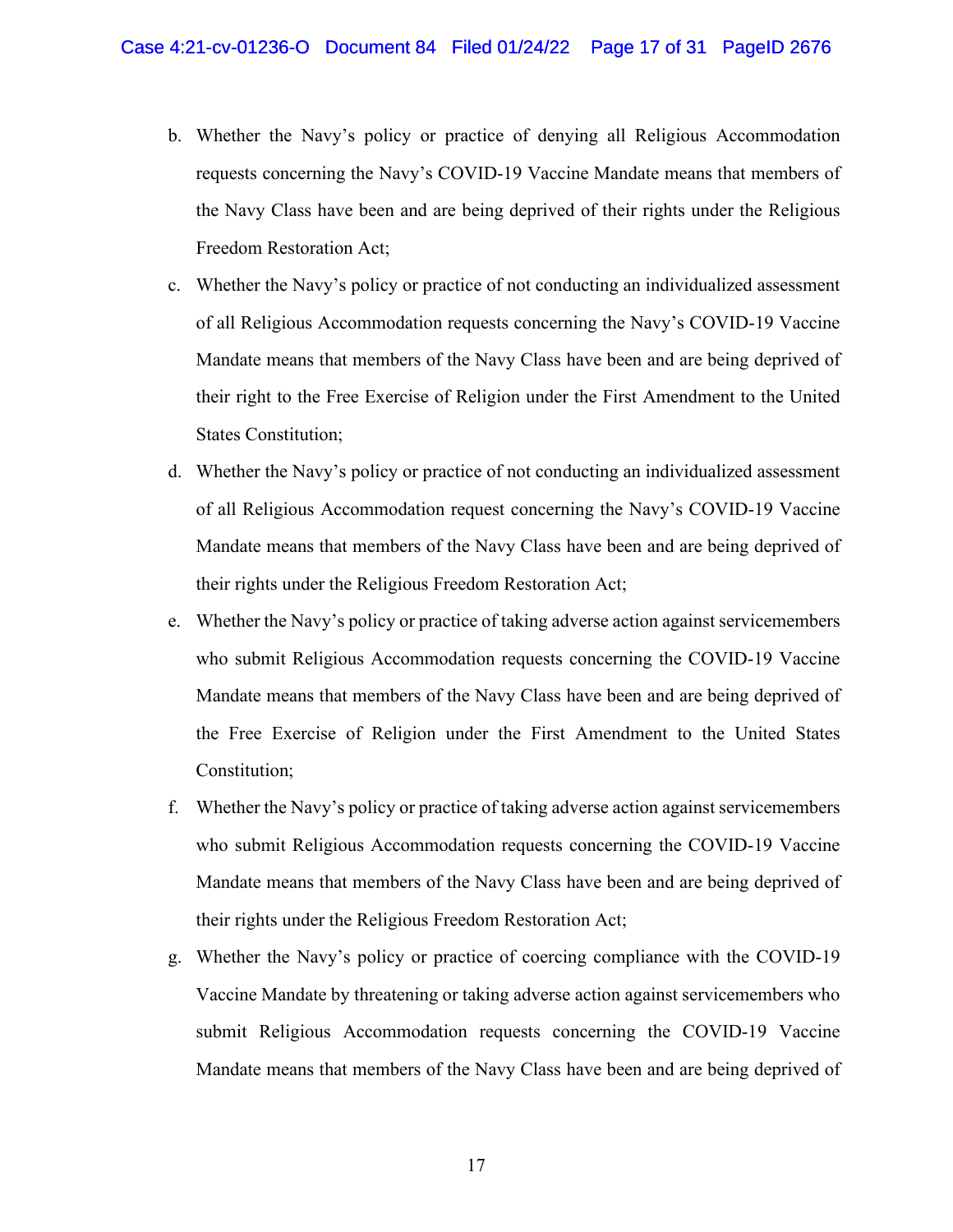the Free Exercise of Religion under the First Amendment to the United States Constitution;

- h. Whether the Navy's policy or practice of coercing compliance with the COVID-19 Vaccine Mandate by threatening or taking adverse action against servicemembers who submit Religious Accommodation requests concerning the COVID-19 Vaccine Mandate means that members of the Navy Class have been and are being deprived of their rights under the Religious Freedom Restoration Act;
- i. Whether the Navy's policy or practice requiring unvaccinated members of Naval Special Warfare and Naval Special Operations to be disqualified from special operations duty if the member submits a Religious Accommodation request concerning the Navy's COVID-19 Vaccine Mandate, but not if a member submits a request for a medical exemption concerning the Navy's COVID-19 Vaccine Mandate, means that members of the Naval Special Warfare/Operations Subclass have been and are being deprived of their right to the Free Exercise of Religion under the First Amendment to the United States Constitution;
- j. Whether the Navy's policy or practice of requiring unvaccinated members of Naval Special Warfare and Naval Special Operations to be disqualified from special operations duty if the member submits a Religious Accommodation request concerning the Navy's COVID-19 Vaccine Mandate, but not if a member submits a request for a medical exemption concerning the Navy's COVID-19 Vaccine Mandate, means that members of the Naval Special Warfare/Operations Subclass have been and are being deprived of their rights under the Religious Freedom Restoration Act;
- k. Whether the Navy's policy or practice of requiring unvaccinated members of Naval Special Warfare and Naval Special Operations to be disqualified from special operations duty if the member receives a Religious Accommodation concerning the Navy's COVID-19 Vaccine Mandate, but not if an unvaccinated member receives a medical accommodation or exemption concerning the Navy's COVID-19 Vaccine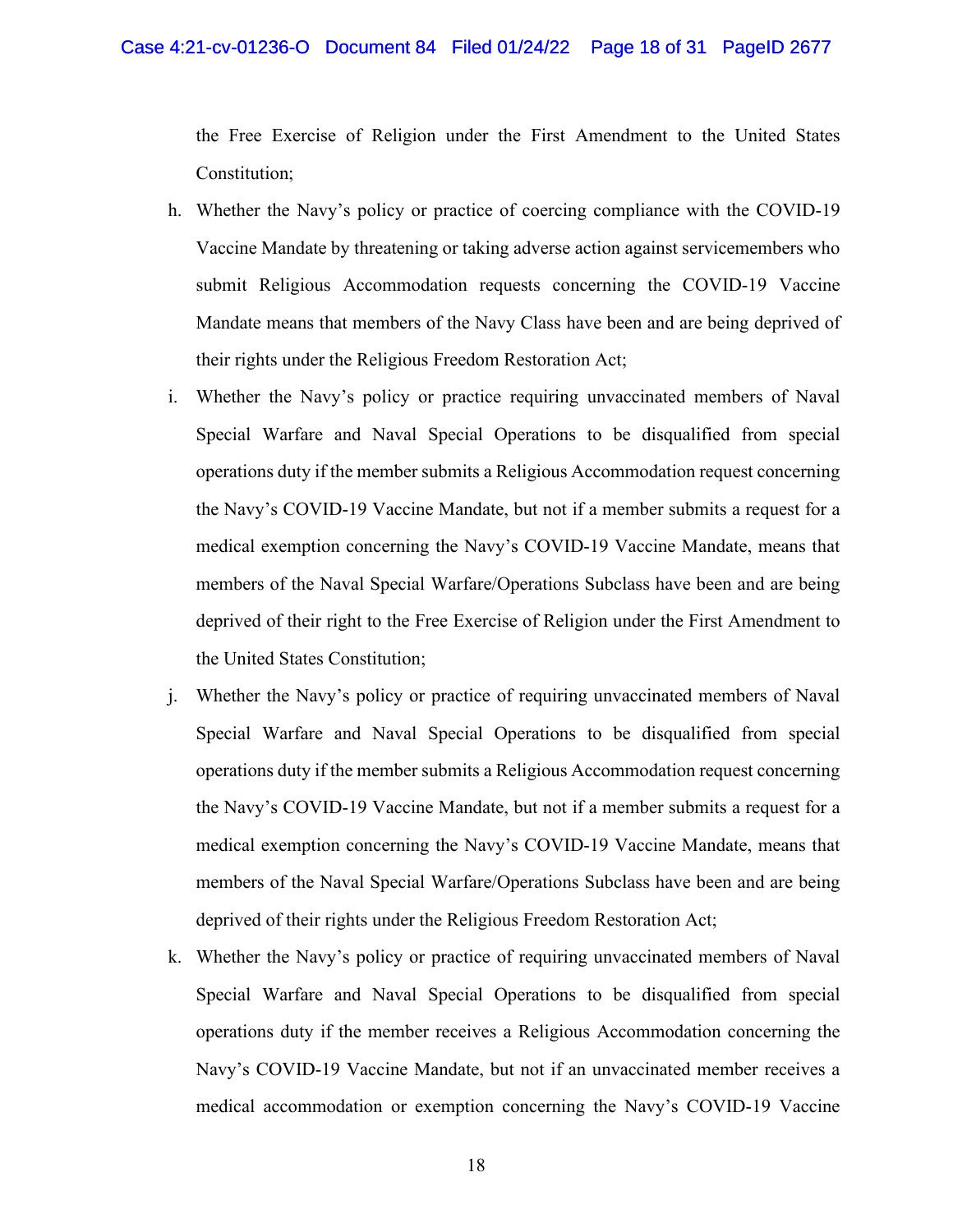Mandate, means that members of the Naval Special Warfare/Operations Subclass have been and are being deprived of their right to the Free Exercise of Religion under the First Amendment to the United States Constitution;

- l. Whether the Navy's policy or practice of requiring unvaccinated members of Naval Special Warfare and Naval Special Operations to be disqualified from special operations duty if the member receives a Religious Accommodation concerning the Navy's COVID-19 Vaccine Mandate, but not if an unvaccinated member receives a medical accommodation or exemption concerning the Navy's COVID-19 Vaccine Mandate, means that members of the Naval Special Warfare/Operations Subclass have been and are being deprived of their rights under the Religious Freedom Restoration Act;
- m. Whether the Navy's policy or practice of medically disqualifying or making nondeployable unvaccinated members of the United States Navy SEALs who submit a Religious Accommodation request concerning the Navy's COVID-19 Vaccine Mandate means that members of the Navy SEAL Subclass have been and are being deprived of their right to the Free Exercise of Religion under the First Amendment to the United States Constitution;
- n. Whether the Navy's policy or practice of medically disqualifying or making nondeployable unvaccinated members of the United States Navy SEALs who submit a Religious Accommodation request concerning the Navy's COVID-19 Vaccine Mandate means that members of the Navy SEAL Subclass have been and are being deprived of their rights under the Religious Freedom Restoration Act;
- o. Whether the Navy's policy or practice of medically disqualifying or making nondeployable unvaccinated members of the United States Navy SEALs who receive a Religious Accommodation concerning the Navy's COVID-19 Vaccine Mandate means that members of the Navy SEAL Subclass have been and are being deprived of their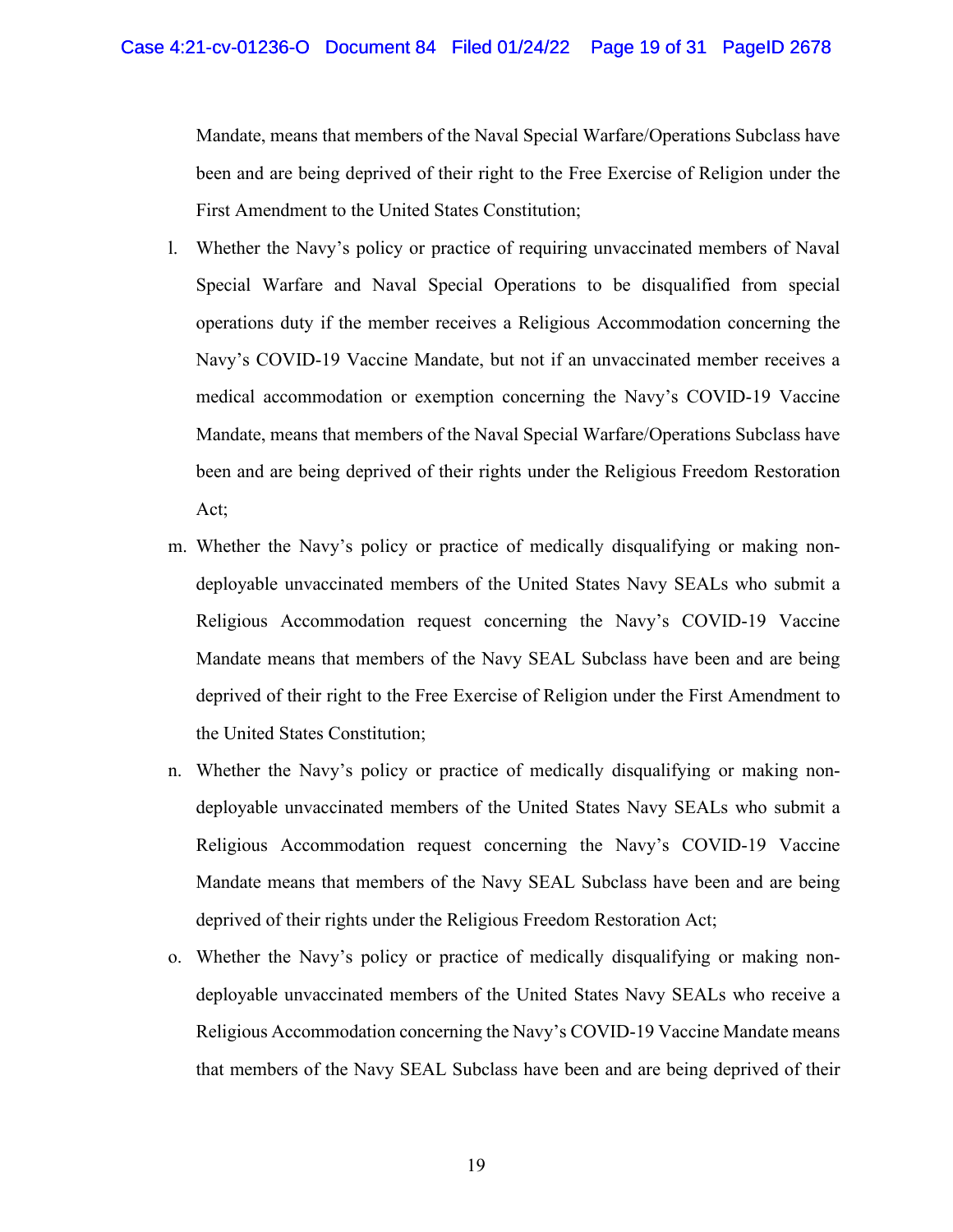right to the Free Exercise of Religion under the First Amendment to the United States Constitution; and

p. Whether the Navy's policy or practice of medically disqualifying or making nondeployable unvaccinated members of the United States Navy SEALs who receive a Religious Accommodation concerning the Navy's COVID-19 Vaccine Mandate means that members of the Navy SEAL Subclass have been and are being deprived of their right to the Free Exercise of Religion under the Religious Freedom Restoration Act.

# **Typicality**

60. The claims alleged by the Named Plaintiffs and the resultant harms are typical of the claims of each member of the proposed classes. Typicality exists because all absent class members have been injured, or are at risk of injury, as a result of the same policies or practices.

# **Adequacy**

61. The Named Plaintiffs will fairly and adequately protect the interests of the classes. There are no conflicts of interest between the Named Plaintiffs and the other class members.

62. The Named Plaintiffs have retained counsel with extensive experience litigating complex class action lawsuits in federal court. Named Plaintiffs' counsel has committed sufficient resources to represent the classes. Named Plaintiffs' counsel therefore are well suited to fairly and adequately represent the interest of the classes.

# **B. Rule 23(b)(2)**

63. Defendants have acted or failed to act on grounds generally applicable to the classes, necessitating declaratory and injunctive relief for the classes. Named Plaintiffs' counsel know of no conflicts among the class members.

# **FIRST CAUSE OF ACTION Violation of Plaintiffs' Rights under the Religious Freedom Restoration Act Duty Disqualification 42 U.S.C. § 2000bb** *et seq.*

64. Plaintiffs repeat and re-allege each of the allegations contained in the foregoing paragraphs of this Complaint.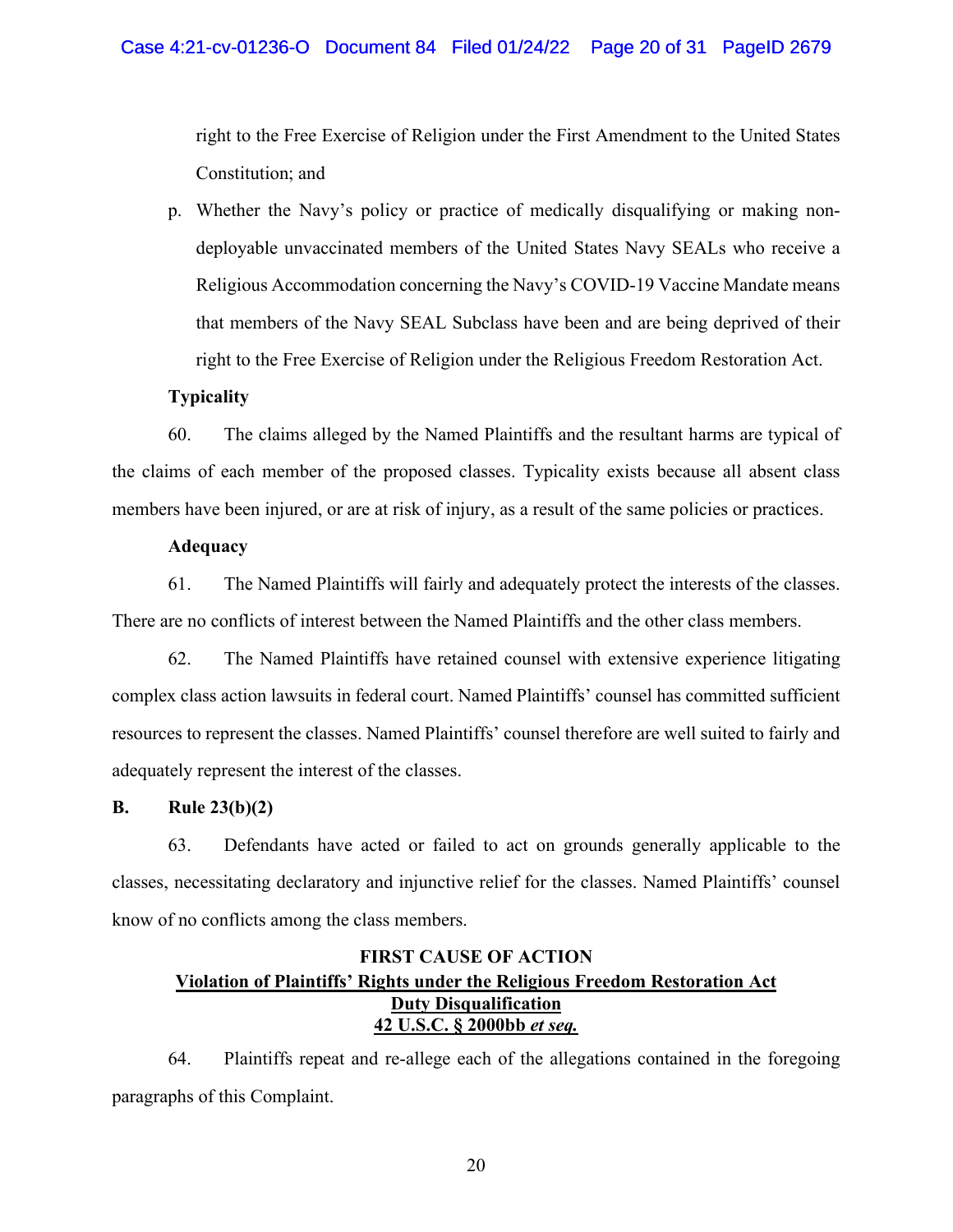# Case 4:21-cv-01236-O Document 84 Filed 01/24/22 Page 21 of 31 PageID 2680

65. The Religious Freedom Restoration Act of 1993, 42 U.S.C. § 2000bb et seq. (RFRA), states that the "[g]overnment shall not substantially burden a person's exercise of religion even if the burden results from a rule of general applicability." 42 U.S.C. § 2000bb-1.

66. The act broadly defines the "exercise of religion" to include "any exercise of religion, whether or not compelled by, or central to, a system of religious belief." 42 U.S.C. § 2000bb-2(4) (citing 42 U.S.C. § 2000cc-5(7)(A)).

67. In *Burwell v. Hobby Lobby Stores*, the Supreme Court stated that the exercise of religion involves "not only belief and profession but the performance of (or abstention from) physical acts that are engaged in for religious reasons." 573 U.S. 682, 710 (2014) (citing *Emp't Div., Dep't of Human Res. of Or. v. Smith*, 494 U.S. 872, 877 (1990)).

68. The Supreme Court has articulated repeatedly that courts may not question whether sincerely held religious beliefs are reasonable. *Hobby Lobby*, 573 U.S. at 724.

69. RFRA imposes strict scrutiny on all actions of the federal government that "substantially burden a person's exercise of religion." 42 U.S.C. § 2000bb-1(b).

70. DODI 1300.17 and SECNAVINST 1730.8B explicitly recognize RFRA protections for Department of Defense and Department of the Navy Service members.

71. Unless the government satisfies the compelling interest test by "demonstrat[ing] that  $[the]$  application of the burden to the person— $(1)$  is in furtherance of a compelling governmental interest; and (2) is the least restrictive means of furthering that compelling governmental interest," 42 U.S.C. § 2000bb-1(b), the governmental act violates RFRA.

72. Plaintiffs have sincerely held religious beliefs that they cannot receive the mandated COVID-19 vaccine.

73. Defendants' COVID-19 Vaccine Mandates substantially burden Plaintiffs' sincerely held religious beliefs by requiring them to take an action (receiving a COVID-19 vaccine) that would violate those religious beliefs or suffer adverse employment action, financial harm, and potential physical harm.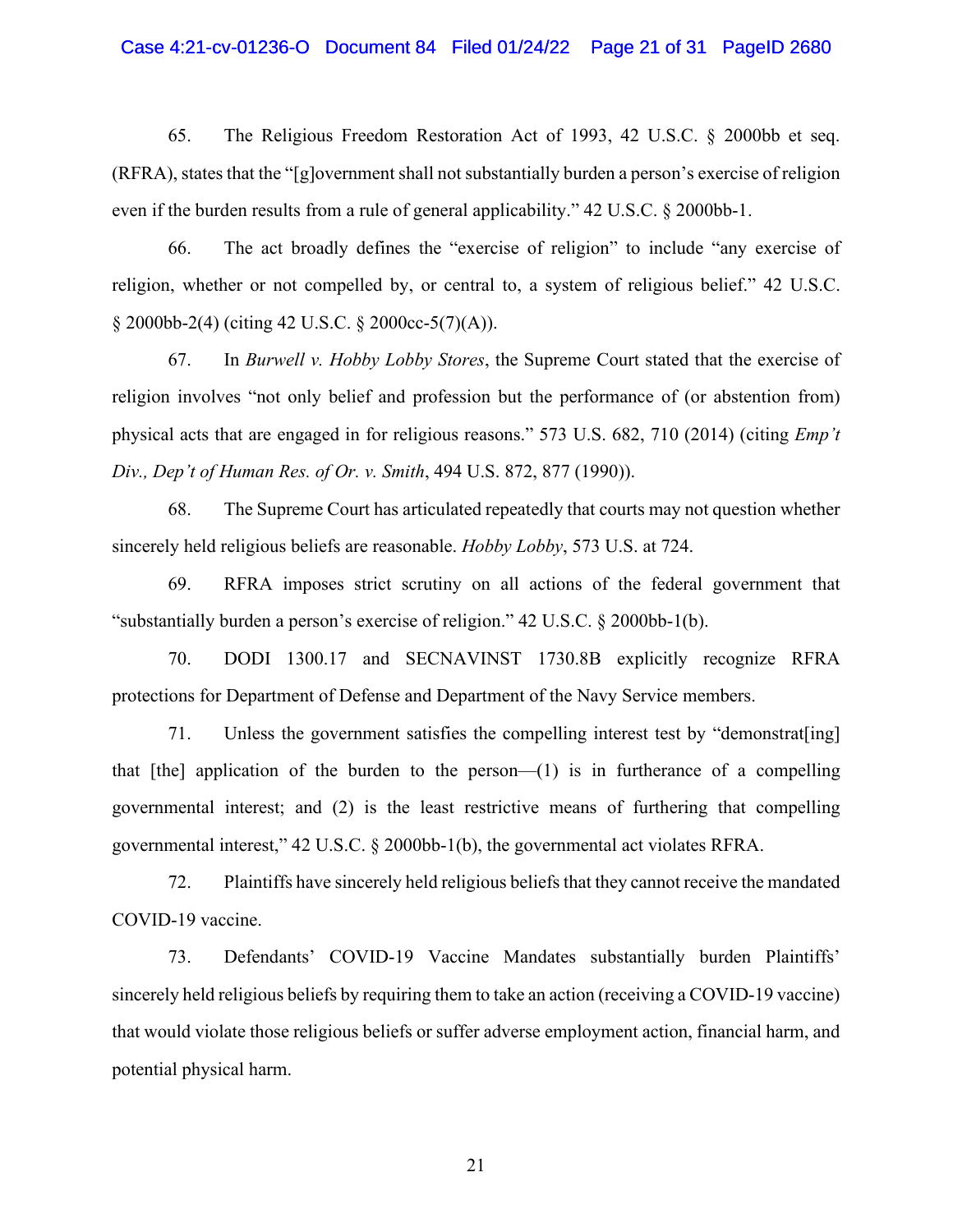# Case 4:21-cv-01236-O Document 84 Filed 01/24/22 Page 22 of 31 PageID 2681

74. The adverse actions to which Plaintiffs are subject may include: court-martial (criminal) prosecution, involuntary separation, relief for cause from leadership positions, removal from promotion lists, inability to attend certain military training and education schools, loss of special pay, placement in a non-deployable status, recoupment of money spent training the service member, and loss of leave and travel privileges for both official and unofficial purposes.

75. Multiple Plaintiffs received a formal "COVID-19 Vaccination Administrative Couseling/Warning" that states, "[P]er MANMED 15-105, special operations (SO) duty personnel (SEAL and SWCC) who refuse to receive the COVID-19 vaccine based solely on personal or religious beliefs will be disqualified from SO duty (unless the disqualification is separately waived by BUMED). This will affect deployment and special pays. This provision does not pertain to medical contraindications or allergies to vaccine administration."

76. Many Plaintiffs have already suffered and continue to suffer adverse employment actions merely for requesting relief that is protected by RFRA.

77. Defendants' COVID-19 Vaccine Mandates fail strict scrutiny.

78. Defendants do not have a compelling government interest in requiring Plaintiffs to violate their sincerely held religious beliefs by taking a COVID-19 vaccine.

79. Defendants' COVID-19 Vaccine Mandates are also not the least restrictive means of accomplishing the government's purported interest because DoD operated for over a year during the COVID-19 pandemic with a ready and healthy force that had not been fully vaccinated.

80. Moreover, Defendants possess multiple lesser restrictive methods of mitigating the spread of COVID-19, including masking, remote teleworking, physical distancing, and regular testing.

81. Indeed, if Defendants are concerned about COVID-19 affecting its personnel, it would need to implement these other mitigation protocols even if service members receive the vaccine, because vaccinated personnel can also carry, transmit, and become sick with COVID-19. Centers for Disease Control and Prevention, "Science Brief: COVID-19 Vaccines and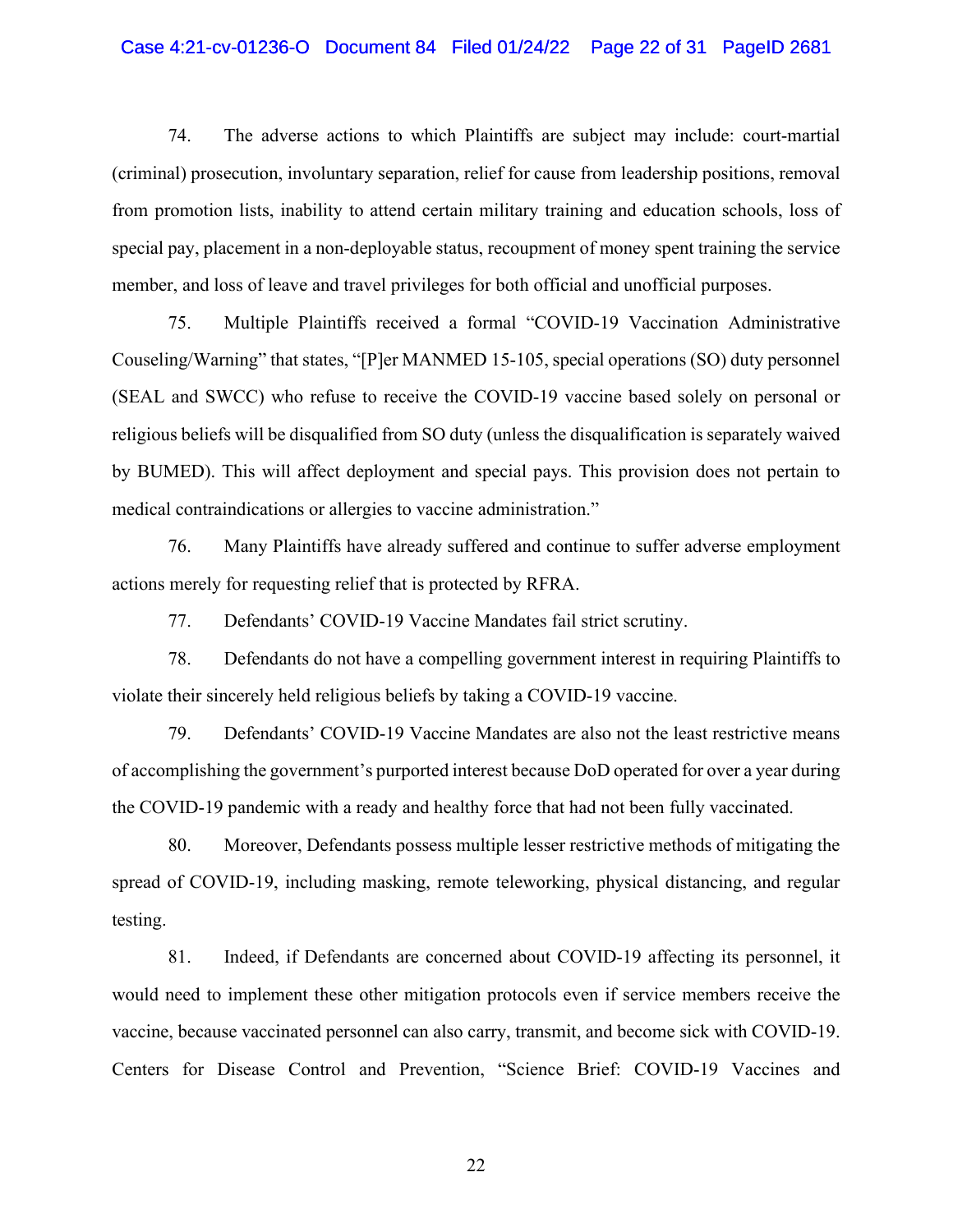### Case 4:21-cv-01236-O Document 84 Filed 01/24/22 Page 23 of 31 PageID 2682

Vaccination" (last updated September 15, 2021), https://www.cdc.gov/coronavirus/2019 ncov/science/science-briefs/fully-vaccinated-people.html.

82. Accordingly, Defendants' COVID-19 Vaccine Mandates violate Plaintiffs' rights under RFRA.

83. Because of Defendants' policies and practices, Plaintiffs have suffered, and continue to suffer, irreparable harm. They are entitled to equitable relief.

84. Plaintiffs are entitled to a declaration that Defendants violated their rights under RFRA and an injunction against Defendants' illegal policies and practices. Additionally, Plaintiffs are entitled to the reasonable costs of this lawsuit, including their reasonable attorneys' fees.

# **SECOND CAUSE OF ACTION Violation of Plaintiffs' Rights under the Religious Freedom Restoration Act Medical Disqualification 42 U.S.C. § 2000bb** *et seq.*

85. Plaintiffs repeat and re-allege each of the allegations contained in the foregoing paragraphs of this Complaint.

86. The Religious Freedom Restoration Act of 1993, 42 U.S.C. § 2000bb et seq. (RFRA), states that the "[g]overnment shall not substantially burden a person's exercise of religion even if the burden results from a rule of general applicability." 42 U.S.C. § 2000bb-1.

87. The act broadly defines the "exercise of religion" to include "any exercise of religion, whether or not compelled by, or central to, a system of religious belief." 42 U.S.C. § 2000bb-2(4) (citing 42 U.S.C. § 2000cc-5(7)(A)).

88. In *Hobby Lobby*, the Supreme Court stated that the exercise of religion involves "not only belief and profession but the performance of (or abstention from) physical acts that are engaged in for religious reason." 573 U.S. at 710 (citing *Smith*, 494 U.S. at 877).

89. The Supreme Court has articulated repeatedly that courts may not question whether sincerely held religious beliefs are reasonable. *Hobby Lobby*, 573 U.S. at 724.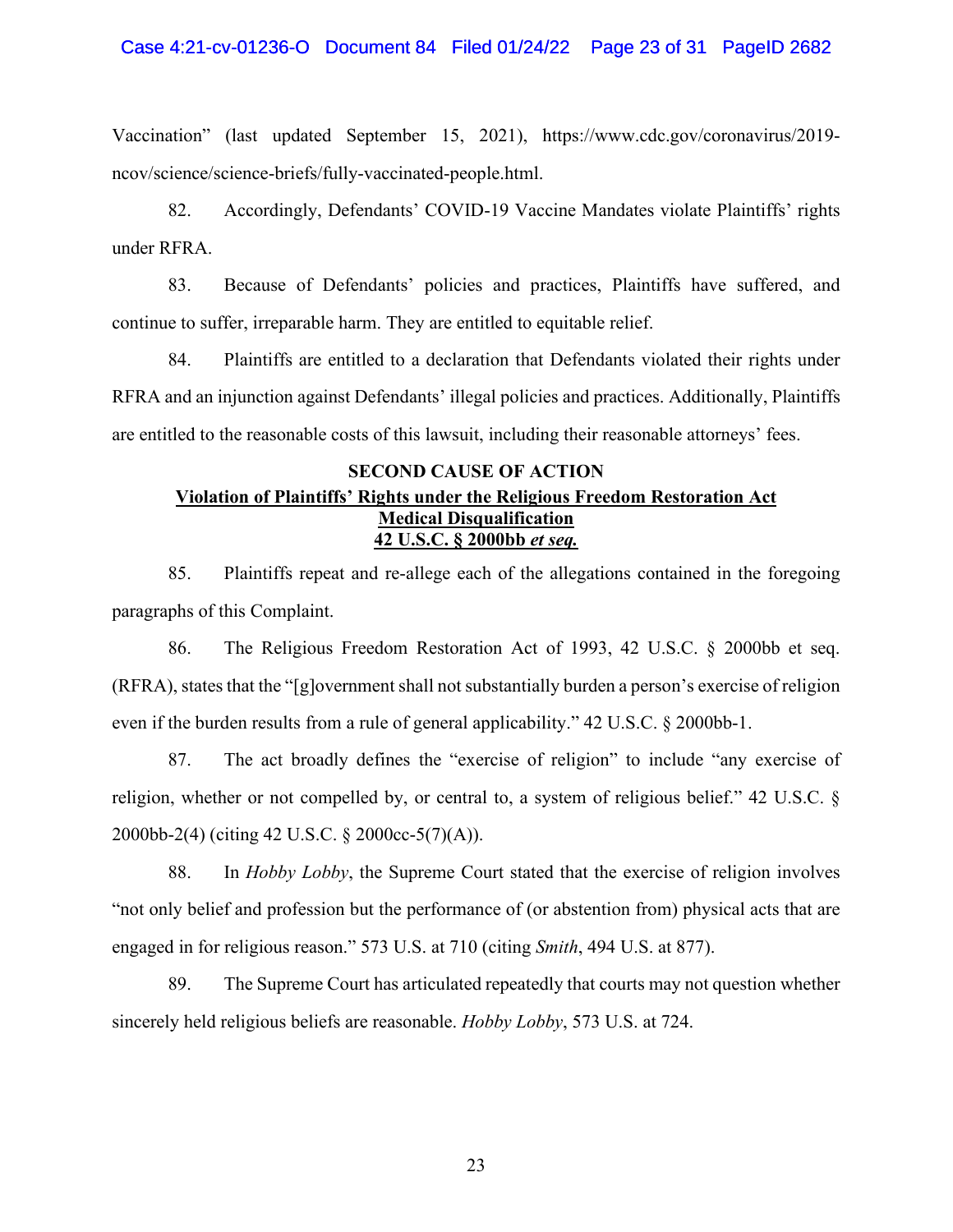# Case 4:21-cv-01236-O Document 84 Filed 01/24/22 Page 24 of 31 PageID 2683

90. In *Holt v. Hobbs*, the Supreme Court held that the government failed strict scrutiny, in part, because it "fail[ed] to prove that petitioner's proposed alternatives would not sufficiently serve its security interests." 574 U.S. 352, 367 (2015).

91. RFRA imposes strict scrutiny on all actions of the federal government that "substantially burden a person's exercise of religion." 42 U.S.C. § 2000bb-1(b).

92. DODI 1300.17 and SECNAVINST 1730.8B explicitly recognize RFRA protections for Department of Defense and Department of the Navy Service members.

93. Unless the government satisfies the compelling interest test by "demonstrat[ing] that  $[the]$  application of the burden to the person— $(1)$  is in furtherance of a compelling governmental interest; and (2) is the least restrictive means of furthering that compelling governmental interest," 42 U.S.C. § 2000bb-1(b), the governmental act violates RFRA.

94. Plaintiffs have sincerely held religious beliefs that they cannot receive the mandated COVID-19 vaccine.

95. The medical-disqualification provision of Defendants' Trident Order #12 substantially burdens Plaintiffs' sincerely held religious beliefs by rendering Plaintiffs "medically disqualified," i.e., non-deployable, even if they were to receive a religious accommodation. This threat of non-deployability substantially pressures Plaintiffs to take an action (receiving a COVID-19 vaccine) that would violate their religious beliefs.

96. The medical-disqualification provision of Defendants' Trident Order #12 fails strict scrutiny.

97. Defendants do not have a compelling government interest in requiring Plaintiffs to violate their sincerely held religious beliefs by taking a COVID-19 vaccine.

98. The medical-disqualification provision of Defendants' Trident Order #12 is also not the least restrictive means of accomplishing the government's purported interest because DoD operated for over a year during the COVID-19 pandemic with a ready and healthy force that had not been fully vaccinated, and in any event the reason for exemption from vaccination—religious or medical—will have no impact on a service member's deployability or on the lesser restrictive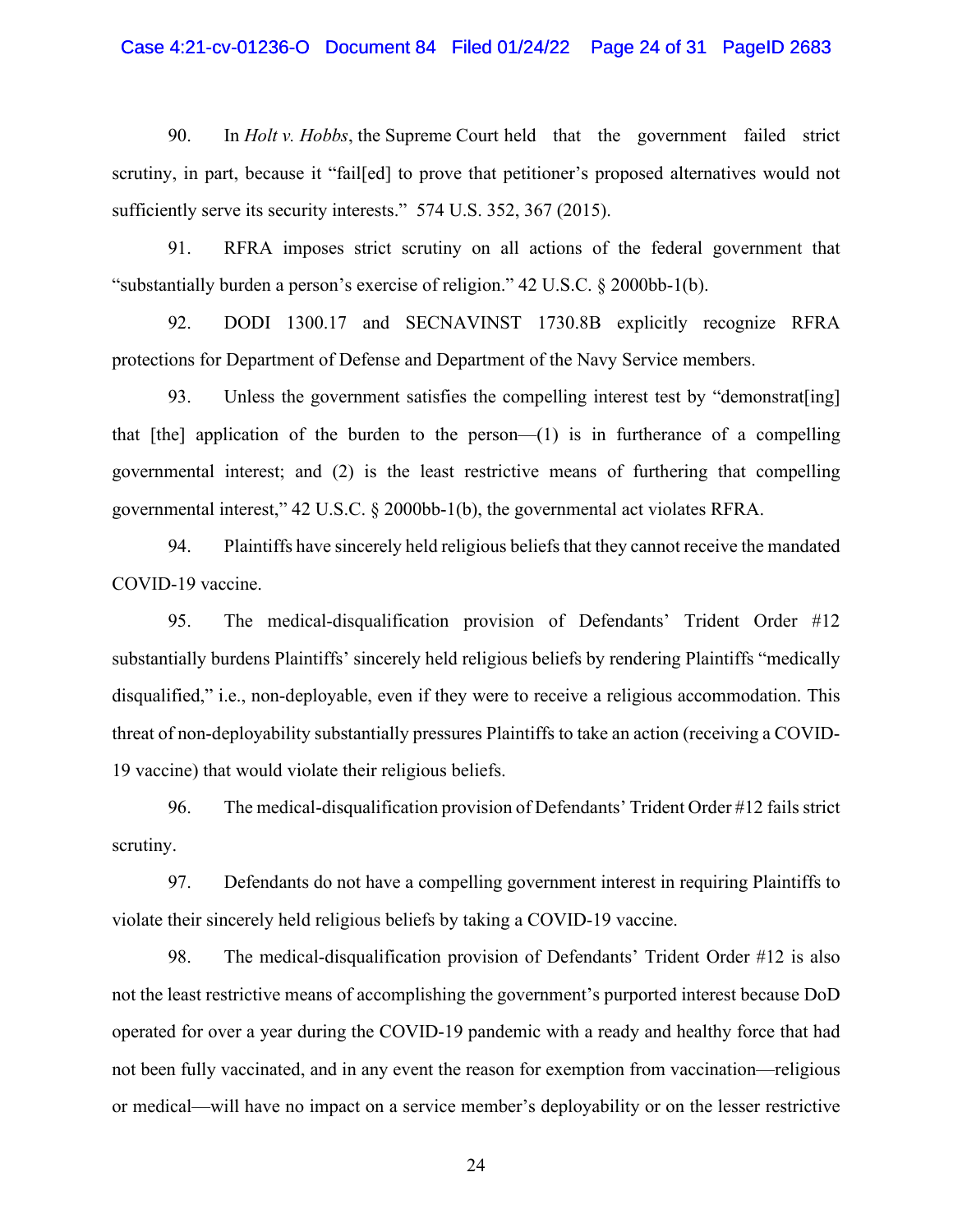### Case 4:21-cv-01236-O Document 84 Filed 01/24/22 Page 25 of 31 PageID 2684

methods of mitigating the spread of COVID-19 that Defendants can adopt. If those with a medical accommodation can be deployed, so too can those with a religious accommodation.

99. Moreover, Defendants possess multiple lesser restrictive methods of mitigating the spread of COVID-19, including masking, remote teleworking, physical distancing, and regular testing.

100. Defendants fail to prove how any of Plaintiffs' proposed alternatives do not sufficiently serve its purported interest.

101. Indeed, Defendants will need to implement mitigation protocols even if service members receive the vaccine, because vaccinated personnel can carry, transmit, and become sick with COVID-19. Centers for Disease Control and Prevention, "Science Brief: COVID-19 Vaccines and Vaccination" (last updated September 15, 2021), https://www.cdc. gov/coronavirus/2019-ncov/science/science-briefs/fully-vaccinated-people.html.

102. Accordingly, the medical-disqualification provision of Defendants' Trident Order #12 violates Plaintiffs' rights under RFRA.

103. Because of Defendants' policies and practices, Plaintiffs have suffered, and continue to suffer irreparable harm. They are entitled to equitable relief.

104. Plaintiffs are entitled to a declaration that Defendants violated their rights under RFRA and an injunction against Defendants' illegal policies and practices. Additionally, Plaintiffs are entitled to the reasonable costs of this lawsuit, including their reasonable attorneys' fees.

# **THIRD CAUSE OF ACTION Violation of Plaintiffs' First Amendment Right to the Free Exercise of Religion Duty Disqualification U.S. Const. amend. I**

105. Plaintiffs repeat and re-allege each of the allegations contained in the foregoing paragraphs of this Complaint.

106. The First Amendment's Free Exercise Clause prohibits the government from enacting non-neutral and non-generally applicable laws or policies unless they are narrowly tailored to a compelling government interest.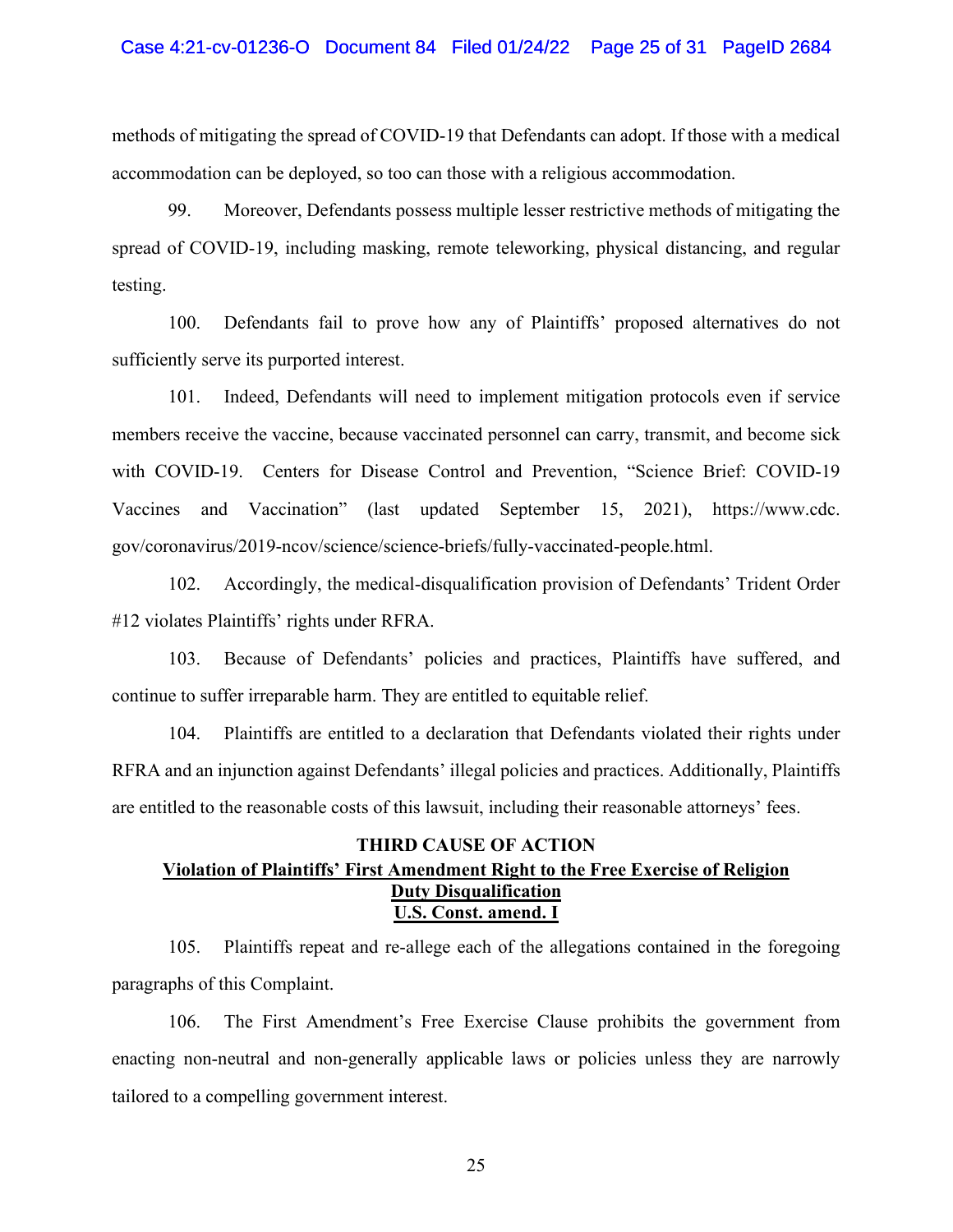### Case 4:21-cv-01236-O Document 84 Filed 01/24/22 Page 26 of 31 PageID 2685

107. The original public meaning of the Free Exercise Clause is that the government may not burden a sincerely held religious belief unless the government can demonstrate a compelling interest and that the law or policy burdening religious exercise is the least restrictive means to achieve that compelling interest.

108. Plaintiffs have sincerely held religious beliefs that prohibit their receipt of presently available COVID-19 vaccines.

109. Defendants' COVID-19 Vaccine Mandates substantially burden Plaintiffs' sincerely held religious beliefs by requiring them to take an action (receiving a COVID-19 vaccine) that would violate those religious beliefs or suffer adverse employment action and financial harm.

110. The adverse actions to which Plaintiffs are subject may include: court-martial (criminal) prosecution, involuntary separation, relief for cause from leadership positions, removal from promotion lists, inability to attend certain military training and education schools, loss of special pay, placement in a non-deployable status, recoupment of money spent training the service member, loss of leave and travel privileges for both official and unofficial purposes.

111. Multiple Plaintiffs received a formal "COVID-19 Vaccination Administrative Couseling/Warning" that states, "[P]er MANMED 15-105, special operations (SO) duty personnel (SEAL and SWCC) who refuse to receive the COVID-19 vaccine based solely on personal or religious beliefs will be disqualified from SO duty (unless the disqualification is separately waived by BUMED). This will affect deployment and special pays. This provision does not pertain to medical contraindications or allergies to vaccine administration."

112. Defendants' COVID-19 Vaccine Mandates are not a neutral and generally applicable law or policy. The policy vests DoD and Navy decisionmakers with the discretion to exempt service members from the mandates for medical reasons and to exempt service members already participating in COVID-19 vaccine trials, regardless of whether those medical trials provide those service members with any protection from infection or serious illness from COVID-19.

113. Defendants' COVID-19 Vaccine Mandates fail strict scrutiny.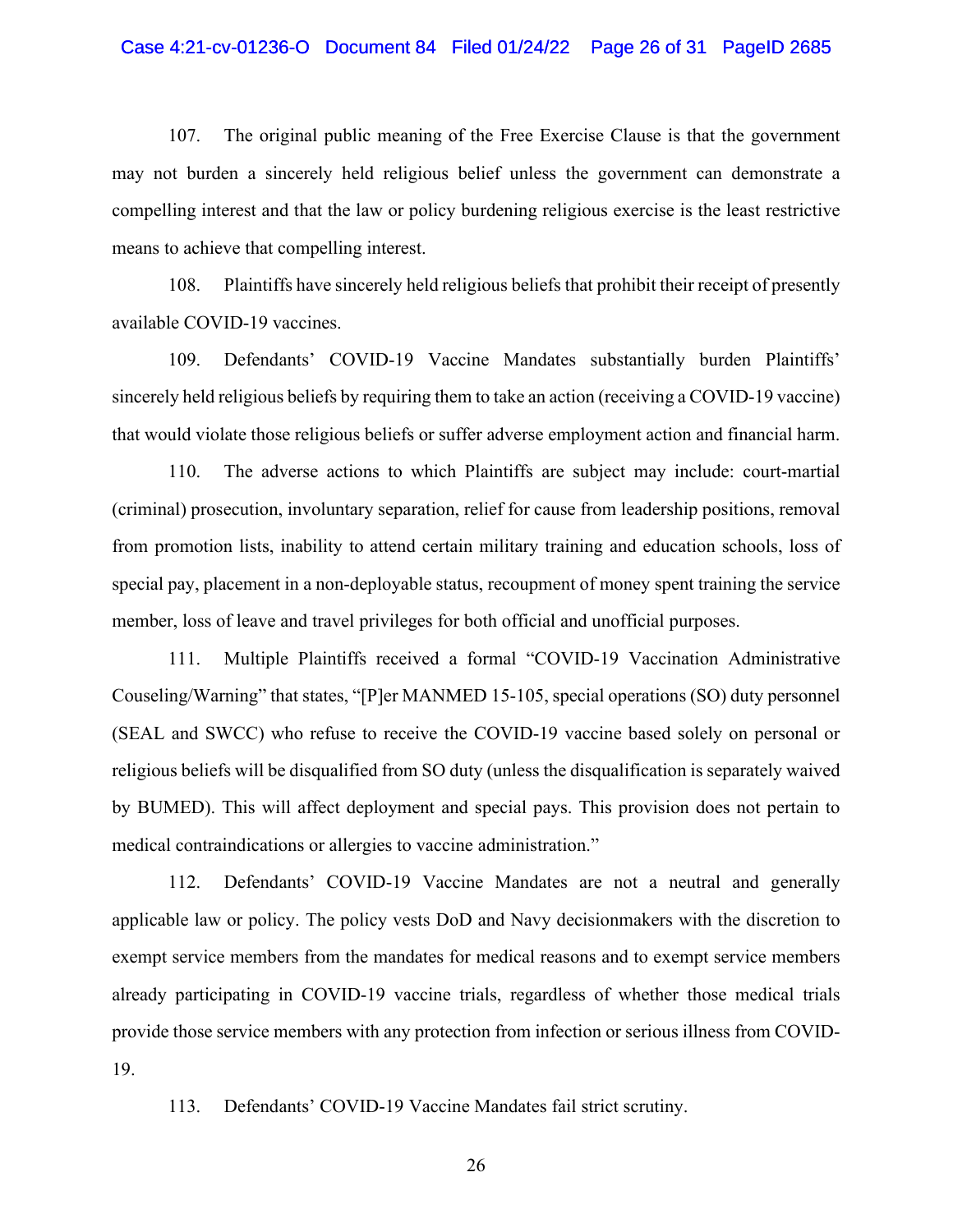# Case 4:21-cv-01236-O Document 84 Filed 01/24/22 Page 27 of 31 PageID 2686

114. Defendants do not have a compelling government interest in requiring Plaintiffs to violate their sincerely held religious beliefs by taking a COVID-19 vaccine.

115. Defendants' COVID-19 Vaccine Mandates are also not the least restrictive means of accomplishing the government's purported interest because DoD operated for over a year during the COVID-19 pandemic with a ready and healthy force that had not been fully vaccinated.

116. Moreover, Defendants possess multiple lesser restrictive methods of mitigating the spread of COVID-19, including masking, remote teleworking, physical distancing, and regular testing.

117. Indeed, Defendants will need to implement mitigation protocols even if service members receive the vaccine, because vaccinated personnel can also carry, transmit, and become sick with COVID-19. Centers for Disease Control and Prevention, "Science Brief: COVID-19 Vaccines and Vaccination" (last updated September 15, 2021), https://www.cdc.gov /coronavirus/2019-ncov/science/science-briefs/fully-vaccinated-people.html.

118. Accordingly, Defendants' COVID-19 Vaccine Mandates violate Plaintiffs' rights to the free exercise of religion under the First Amendment.

119. Because of Defendants' policies and practices, Plaintiffs have suffered and continue to suffer irreparable harm. They are entitled to equitable relief.

120. Plaintiffs are entitled to a declaration that Defendants violated their First Amendment rights to free exercise of religion and an injunction against Defendants' illegal policies and practices. Additionally, Plaintiffs are entitled to the reasonable costs of this lawsuit, including their reasonable attorneys' fees.

# **FOURTH CAUSE OF ACTION Violation of Plaintiffs' First Amendment Right to the Free Exercise of Religion Medical Disqualification U.S. Const. amend. I**

121. Plaintiffs repeat and re-allege each of the allegations contained in the foregoing paragraphs of this Complaint.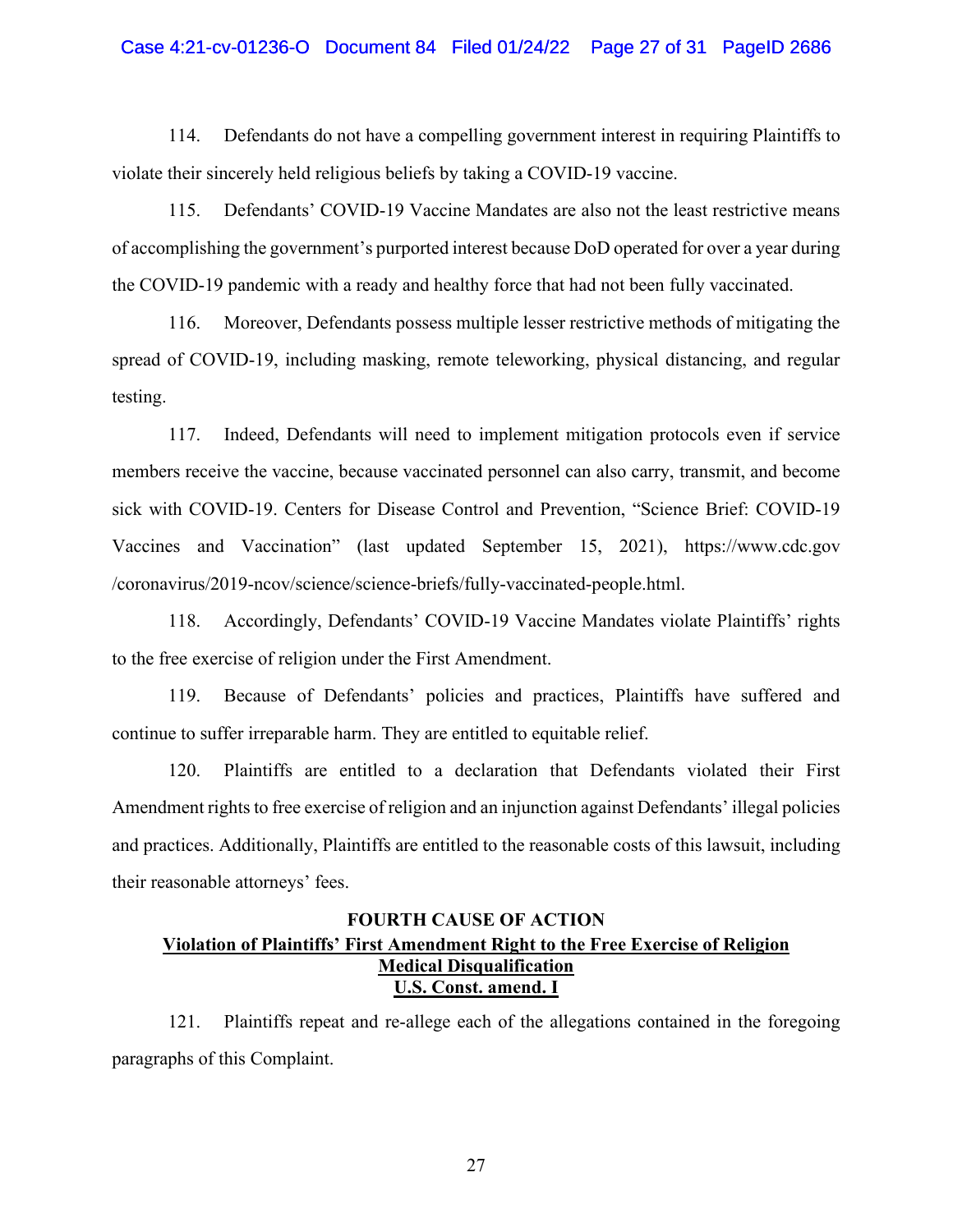# Case 4:21-cv-01236-O Document 84 Filed 01/24/22 Page 28 of 31 PageID 2687

122. The First Amendment's Free Exercise Clause prohibits the government from enacting non-neutral and non-generally applicable laws or policies unless they are narrowly tailored to a compelling government interest.

123. The original public meaning of the Free Exercise Clause is that the government may not burden a sincerely held religious belief unless the government can demonstrate a compelling interest and that the law or policy burdening religious exercise is the least restrictive means to achieve that compelling interest.

124. Plaintiffs have sincerely held religious beliefs that prohibit their receipt of presently available COVID-19 vaccines.

125. The medical-disqualification provision of Defendants' Trident Order #12 substantially burdens Plaintiffs' sincerely held religious beliefs by rendering Plaintiffs "medically disqualified," i.e., non-deployable, even if they were to receive a religious accommodation. This threat of non-deployability substantially pressures Plaintiffs to take an action (receiving a COVID-19 vaccine) that would violate their religious beliefs.

126. The medical-disqualification provision of Defendants' Trident Order #12 is not a neutral and generally applicable law or policy. The order expressly states that its medicaldisqualification provision will apply to service members who receive a religious accommodation but will not apply to those who receive a medical accommodation.

127. The medical-disqualification provision of Defendants' Trident Order #12 fails strict scrutiny.

128. Defendants do not have a compelling government interest in requiring Plaintiffs to violate their sincerely held religious beliefs by taking a COVID-19 vaccine.

129. The medical-disqualification provision of Defendants' Trident Order #12 is also not the least restrictive means of accomplishing the government's purported interest because DoD operated for over a year during the COVID-19 pandemic with a ready and healthy force that had not been fully vaccinated, and in any event the reason for exemption from vaccination—religious or medical—will have no impact on a service member's deployability or on the lesser restrictive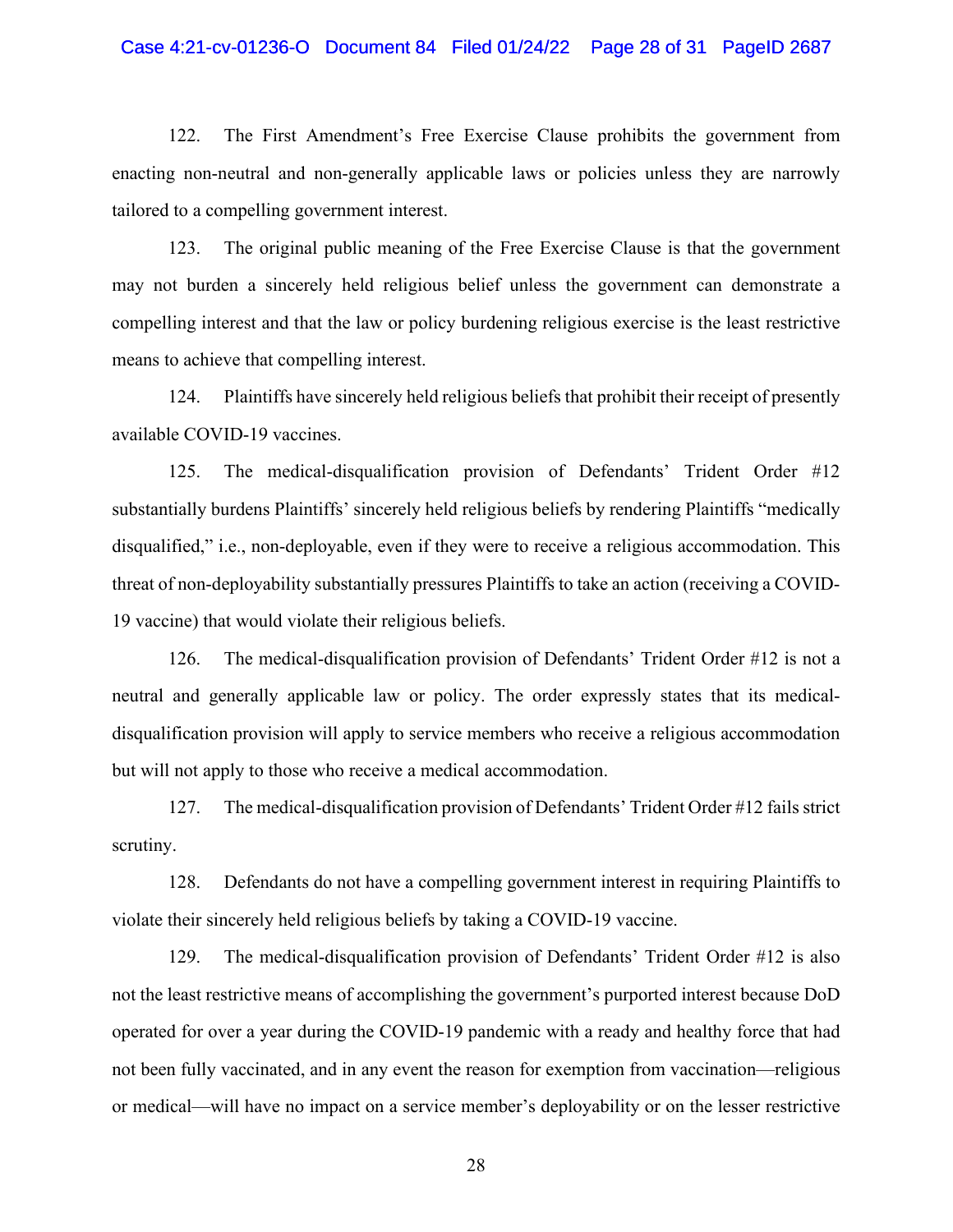methods of mitigating the spread of COVID-19 that Defendants can adopt. If those with a medical accommodation could be deployed, so too could those with a religious accommodation.

130. Moreover, Defendants possess multiple lesser restrictive methods of mitigating the spread of COVID-19, including masking, remote teleworking, physical distancing, and regular testing.

131. Indeed, Defendants will need to implement these other mitigation protocols even if service members receive the vaccine, because vaccinated personnel can carry, transmit, and become sick with COVID-19. Centers for Disease Control and Prevention, "Science Brief: COVID-19 Vaccines and Vaccination" (last updated September 15, 2021), https://www.cdc.gov /coronavirus/2019-ncov/science/science-briefs/fully-vaccinated-people.html.

132. Accordingly, the medical-disqualification provision of Defendants' Trident Order #12 violates Plaintiffs' rights to the free exercise of religion under the First Amendment.

133. Because of Defendants' policies and practices, Plaintiffs have suffered and continue to suffer irreparable harm. They are entitled to equitable relief.

134. Plaintiffs are entitled to a declaration that Defendants violated their First Amendment rights to free exercise of religion and an injunction against Defendants' illegal policies and practices. Additionally, Plaintiffs are entitled to the reasonable costs of this lawsuit, including their reasonable attorneys' fees.

### **PRAYER FOR RELIEF**

WHEREFORE, Plaintiffs respectfully request that the Court enter judgment against Defendants and provide Plaintiffs with the following relief:

- (A) An order that the Named Plaintiffs may maintain this action as a class action pursuant to Rule 23(b)(2) of the Federal Rules of Civil Procedure;
- (B) A declaratory judgment that the COVID-19 Vaccine Mandate violates Plaintiffs' and the class members' rights under the First Amendment to the United States Constitution;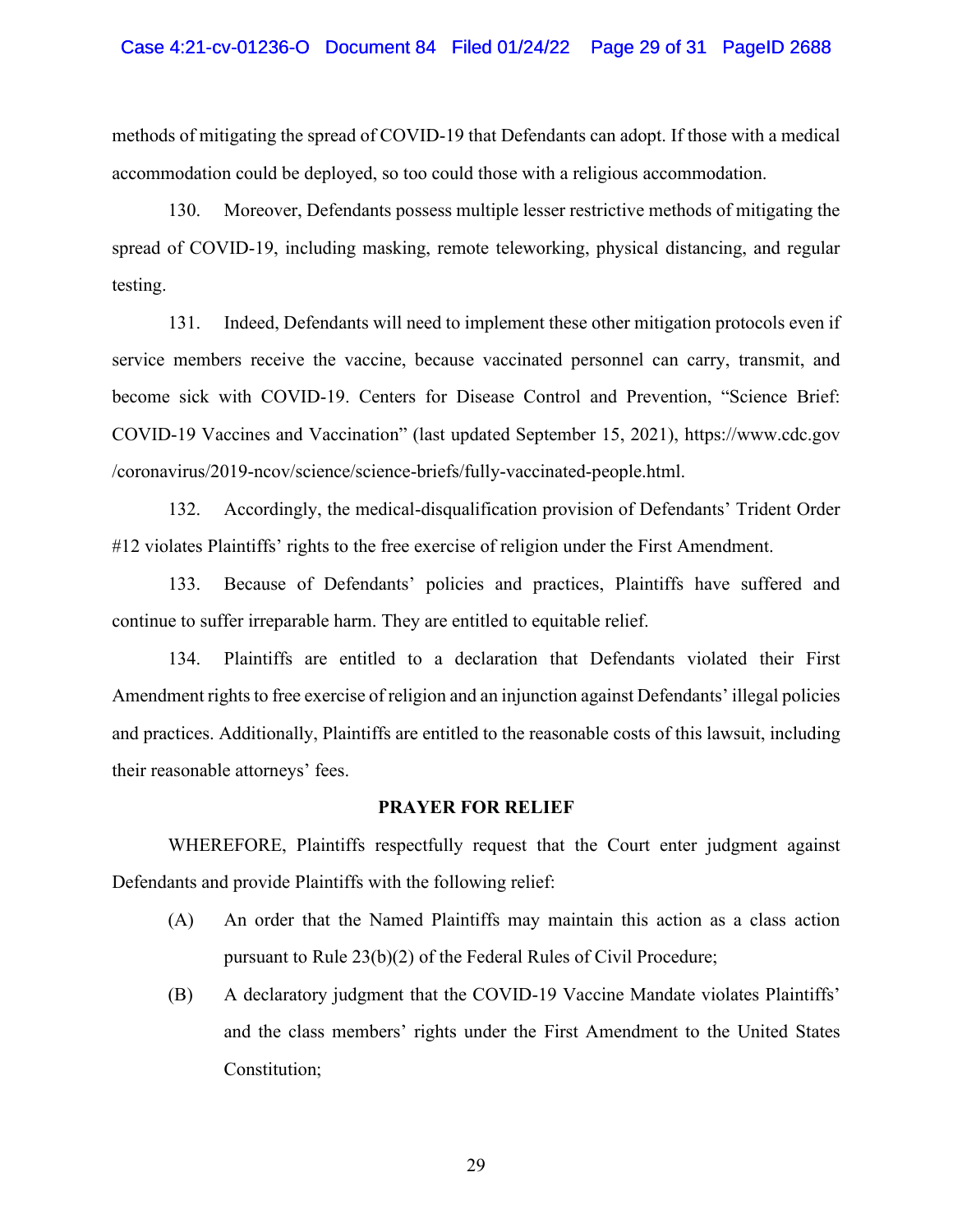- (C) A declaratory judgment that the COVID-19 Vaccine Mandate violates Plaintiffs' and the class members' rights under the Religious Freedom Restoration Act;
- (D) A preliminary and permanent injunction prohibiting the Defendants, their agents, officials, servants, employees, and any other persons acting on their behalf from enforcing the COVID-19 Vaccine Mandate as to the Plaintiffs and the class members;
- (E) Plaintiffs' reasonable attorneys' fees, costs, and other costs and disbursements in this action pursuant to 28 U.S.C. § 2412 and 42 U.S.C. § 1988; and
- (F) All other further relief under law or equity to which Plaintiffs and the class members may be entitled.

Respectfully submitted this 24th day of January, 2022.

Kelly J. Shackelford Texas Bar No. Jeffrey C. Mateer Texas Bar No. Hiram S. Sasser, III Texas Bar No. David J. Hacker Texas Bar No. Michael D. Berry Texas Bar No. Justin Butterfield Texas Bar No. Danielle Runyan<sup>\*</sup> New Jersey Bar No. Holly M. Randall \* Oklahoma Bar No. FIRST LIBERTY INSTITUTE 2001 W. Plano Pkwy., Ste. 1600 Plano, Texas 75075 Tel: (972) 941-4444

/s/ Andrew B. Stephens Heather Gebelin Hacker Texas Bar No. Andrew B. Stephens Texas Bar No. HACKER STEPHENS LLP 108 Wild Basin Road South, Suite 250 Austin, Texas 78746 Tel.: (512) 399-3022

Attorneys for Plaintiffs